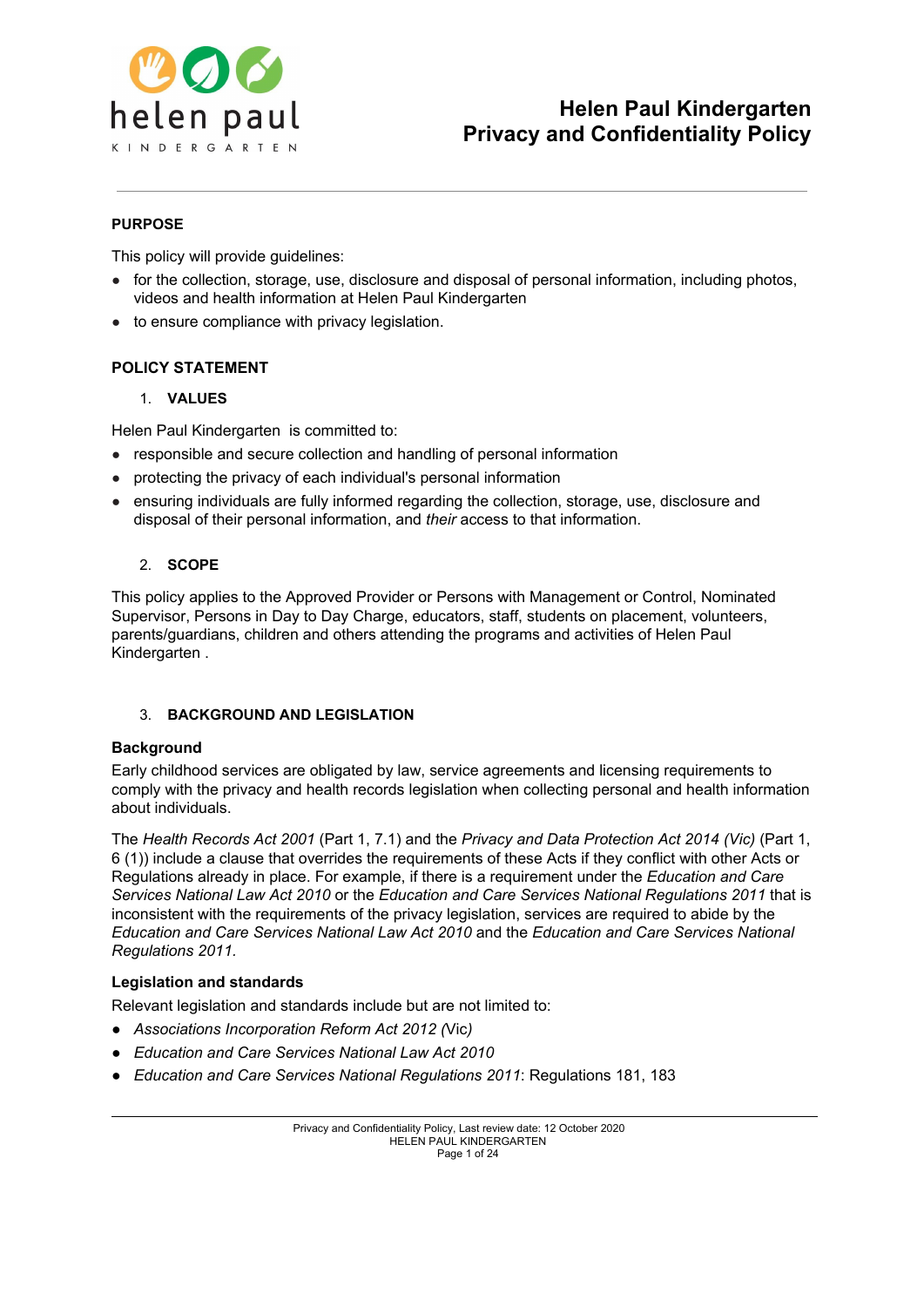

- *● Freedom of Information Act 1982 (*Vic*)*
- *● Health Records Act 2001* (Vic)
- *● National Quality Standard*, Quality Area 7: Leadership and Service Management Standard 7.3: Administrative systems enable the effective management of a quality service
- *Privacy and Data Protection Act 2014* (Vic)
- *● Privacy Act 1988* (Cth)
- *● Privacy Amendment (Enhancing Privacy Protection )Act 2012* (Cth)
- *● Privacy Regulations 2013 (*Cth*)*
- *● Public Records Act 1973* (Vic)

The most current amendments to listed legislation can be found at:

- Victorian Legislation Victorian Law Today: http://www.legislation.vic.gov.au/
- Commonwealth Legislation ComLaw: http://www.comlaw.gov.au/
- 4. **DEFINITIONS**

The terms defined in this section relate specifically to this policy. For commonly used terms e.g. Approved Provider, Nominated Supervisor, Regulatory Authority etc. refer to the *General Definitions* section of this manual.

*Freedom of Information Act 1982***:** Legislation regarding access and correction of information requests.

**Health information:** Any information or an opinion about the physical, mental or psychological health or ability (at any time) of an individual.

*Health Records Act 2001***:** State legislation that regulates the management and privacy of health information handled by public and private sector bodies in Victoria.

**Identifier/Unique identifier:** A symbol or code (usually a number) assigned by an organisation to an individual to distinctively identify that individual while reducing privacy concerns by avoiding use of the person's name.

**Personal information:** Recorded information (including images) or opinion, whether true or not, about a living individual whose identity can reasonably be ascertained.

*Privacy and Data Protection Act 2014:* State legislation that provides for responsible collection and handling of personal information in the Victorian public sector, including some organisations, such as early childhood services contracted to provide services for government. It provides remedies for interferences with the information privacy of an individual and establishes the Commissioner for Privacy and Data Protection.

*Privacy Act 1988***:** Commonwealth legislation that operates alongside state or territory Acts and makes provision for the collection, holding, use, correction, disclosure or transfer of personal information. The Privacy Amendment (Enhancing Privacy Protection) Act 2012 (Cth) introduced from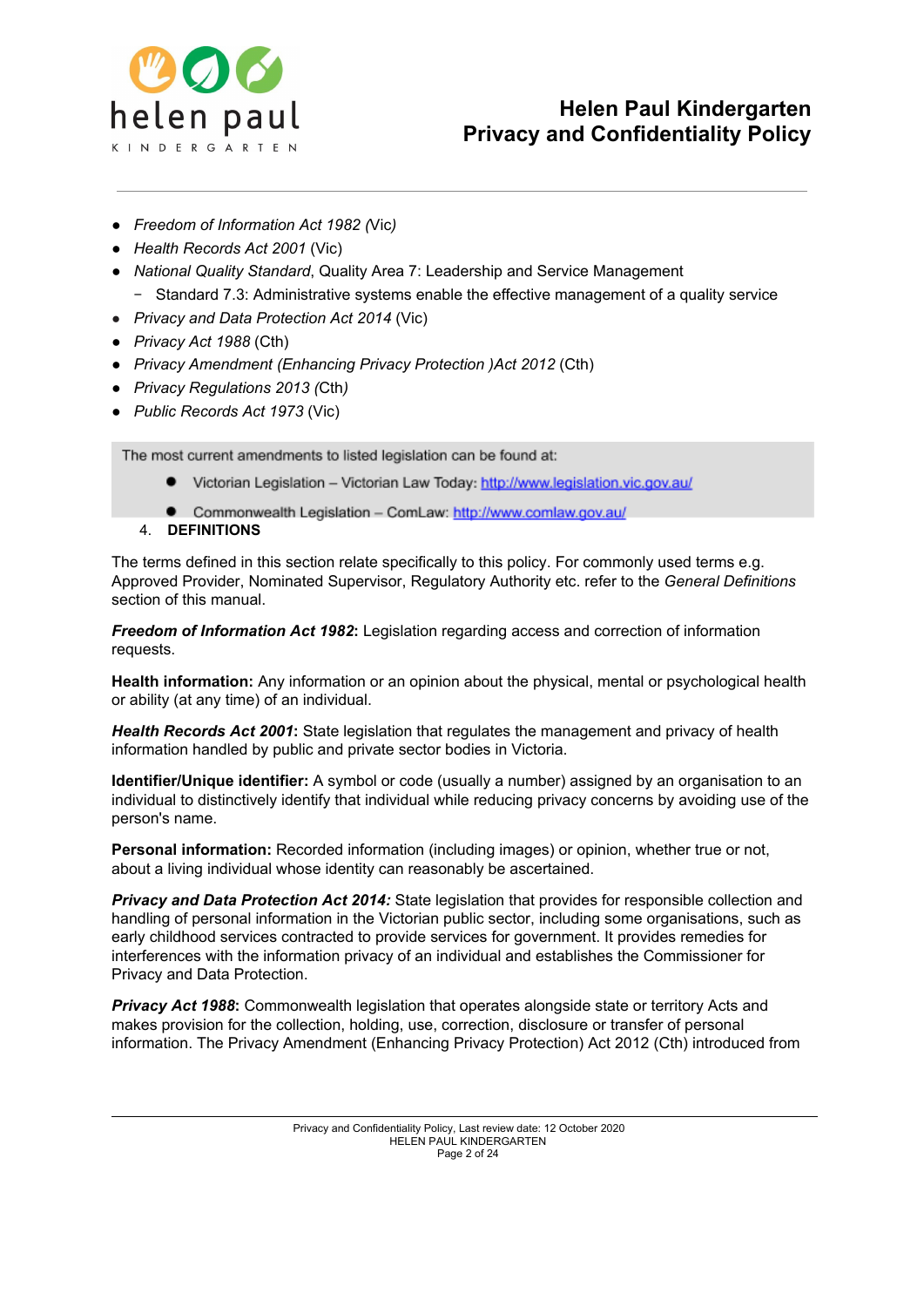

12 March 2014 has made extensive amendments to the Privacy Act 1988. Organisations with a turnover of \$3 million per annum or more must comply with these regulations.

**Privacy breach**: An act or practice that interferes with the privacy of an individual by being contrary to, or inconsistent with, one or more of the information Privacy Principles (refer to Attachment 2: *Privacy principles in action*) or the new Australian Privacy Principles (Attachment 7) or any relevant code of practice.

*Public Records Act 1973* **(Vic):** Legislation regarding the management of public sector documents.

**Sensitive information:** Information or an opinion about an individual's racial or ethnic origin, political opinions, membership of a political association, religious beliefs or affiliations, philosophical beliefs, membership of a professional or trade association, membership of a trade union, sexual preference or practices, or criminal record. This is also considered to be personal information.

#### **5. SOURCES AND RELATED POLICIES**

#### **Sources**

- *● Child Care Service Handbook 2017-18:* <http://docs.education.gov.au/documents/child-care-service-handbook>
- Guidelines to the Information Privacy Principles: <http://www.oaic.gov.au/privacy/privacy-act/information-privacy-principles>
- ELAA *Early Childhood Management Manual, [www.elaa.org.au](http://www.elaa.org.au/)*
- Office of the Health Services Commissioner: <https://hcc.vic.gov.au/>
- Privacy Compliance Manual: <http://www.nfplaw.org.au/privacy>
- Australia Not-for-profit Law Guide (2017) *Privacy Guide: A guide to compliance with privacy laws in Australia:* [https://www.nfplaw.org.au/sites/default/files/media/Privacy\\_Guide\\_Cth.pdf](https://www.nfplaw.org.au/sites/default/files/media/Privacy_Guide_Cth.pdf)
- *● Office of the Victorian Information Commissioner: <https://ovic.vic.gov.au/>*

#### **Service policies**

- *● Child Safe Environment Policy*
- *● Code of Conduct Policy*
- *● Complaints and Grievances Policy*
- *● Delivery and Collection of Children Policy*
- *● Enrolment and Orientation Policy*
- *● Information Technology Policy*
- *● Staffing Policy*
- *● Inclusion and Equity Policy*

#### **PROCEDURES**

#### **The Approved Provider is responsible for:**

● ensuring all records and documents are maintained and stored in accordance with Regulations 181 and 183 of the *Education and Care Services National Regulations 2011*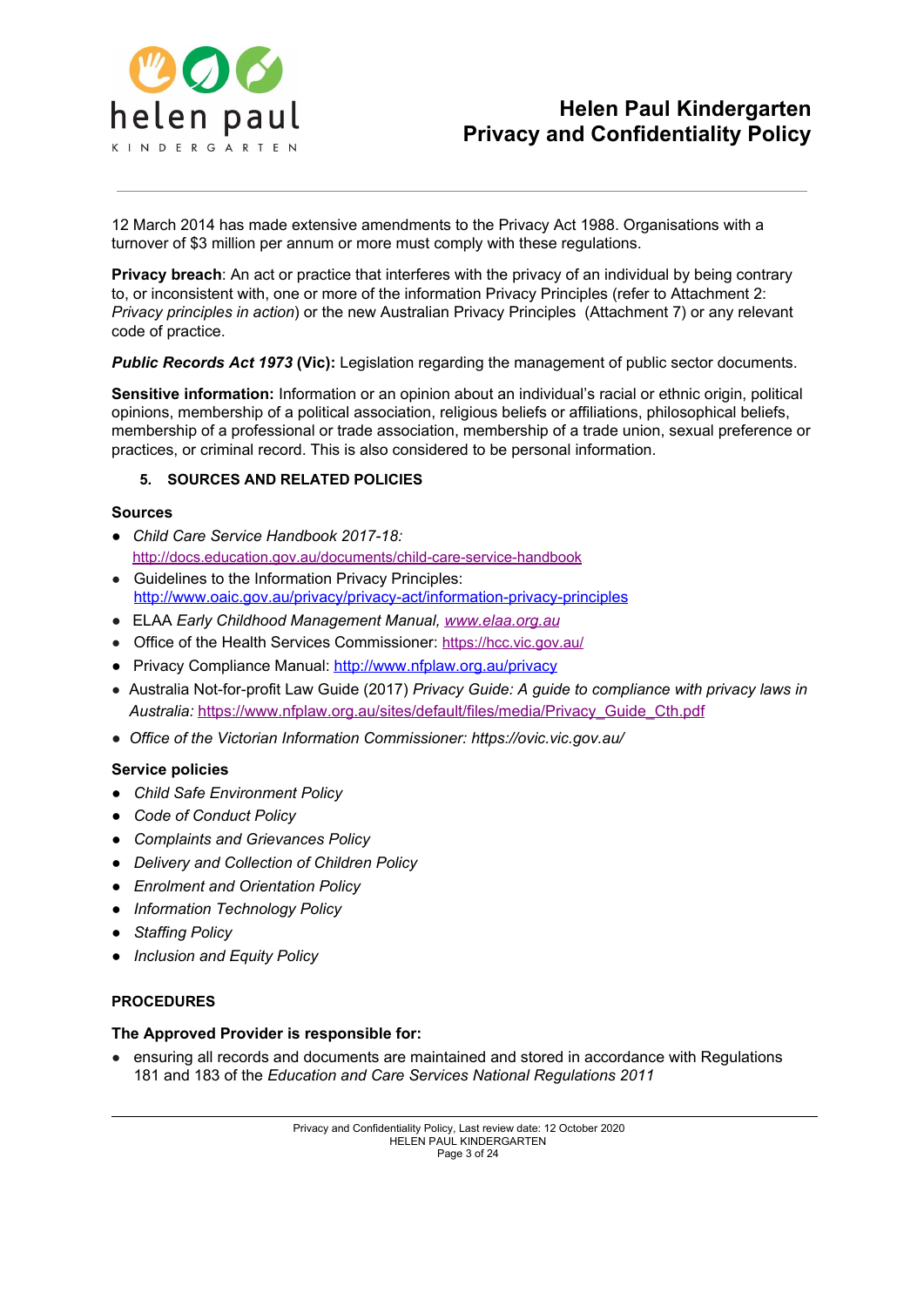

- ensuring the service complies with the requirements of the Privacy Principles as outlined in the *Health Records Act 2001*, the *Privacy and Data Protection Act 2014* (Vic) and, where applicable, the *Privacy Act 1988* (Cth) and the Privacy Amendment (Enhancing Privacy Protection ) Act 2012 (Cth), by developing, reviewing and implementing processes and practices that identify:
	- − what information the service collects about individuals, and the source of the information
	- why and how the service collects, uses and discloses the information
	- who will have access to the information
	- − risks in relation to the collection, storage, use, disclosure or disposal of and access to personal and health information collected by the service
- ensuring parents/guardians know why the information is being collected and how it will be managed
- providing adequate and appropriate secure storage for personal information collected by the service, including electronic storage
- developing procedures that will protect personal information from unauthorised access
- ensuring the appropriate use of images of children, including being aware of cultural sensitivities and the need for some images to be treated with special care
- developing procedures to monitor compliance with the requirements of this policy
- ensuring all employees and volunteers are provided with a copy of this policy, including the *Privacy Statement* of the service (refer to Attachment 4)
- ensuring all parents/guardians are provided with the service's *Privacy Statement* (refer to Attachment 4) and all relevant forms
- informing parents/guardians that a copy of the complete policy is available on request
- ensuring a copy of this policy, including the *Privacy Statement*, is prominently displayed at the service and available on request
- establishing procedures to be implemented if parents/guardians request that their child's image is *not* to be taken, published or recorded, or when a child requests that their photo *not* be taken.
- develop a process to respond to a privacy breach in line with privacy principles (see sources)

## **The Nominated Supervisor or Persons in Day to Day charge is responsible for:**

- assisting the Approved Provider to implement this policy
- reading and acknowledging they have read the *Privacy and Confidentiality Policy* (refer to Attachment 3)
- providing notice to children and parents/guardians that photos/video recordings will be taken at the service
- ensuring educators and all staff are provided a copy of this policy and that they complete the *Letter of acknowledgement and understanding* (Attachment 3)
- obtaining informed and voluntary consent of the parents/guardians of children who will be photographed or videoed.

## **Educators and other staff are responsible for:**

● reading and acknowledging they have read the *Privacy and Confidentiality Policy* (refer to Attachment 3)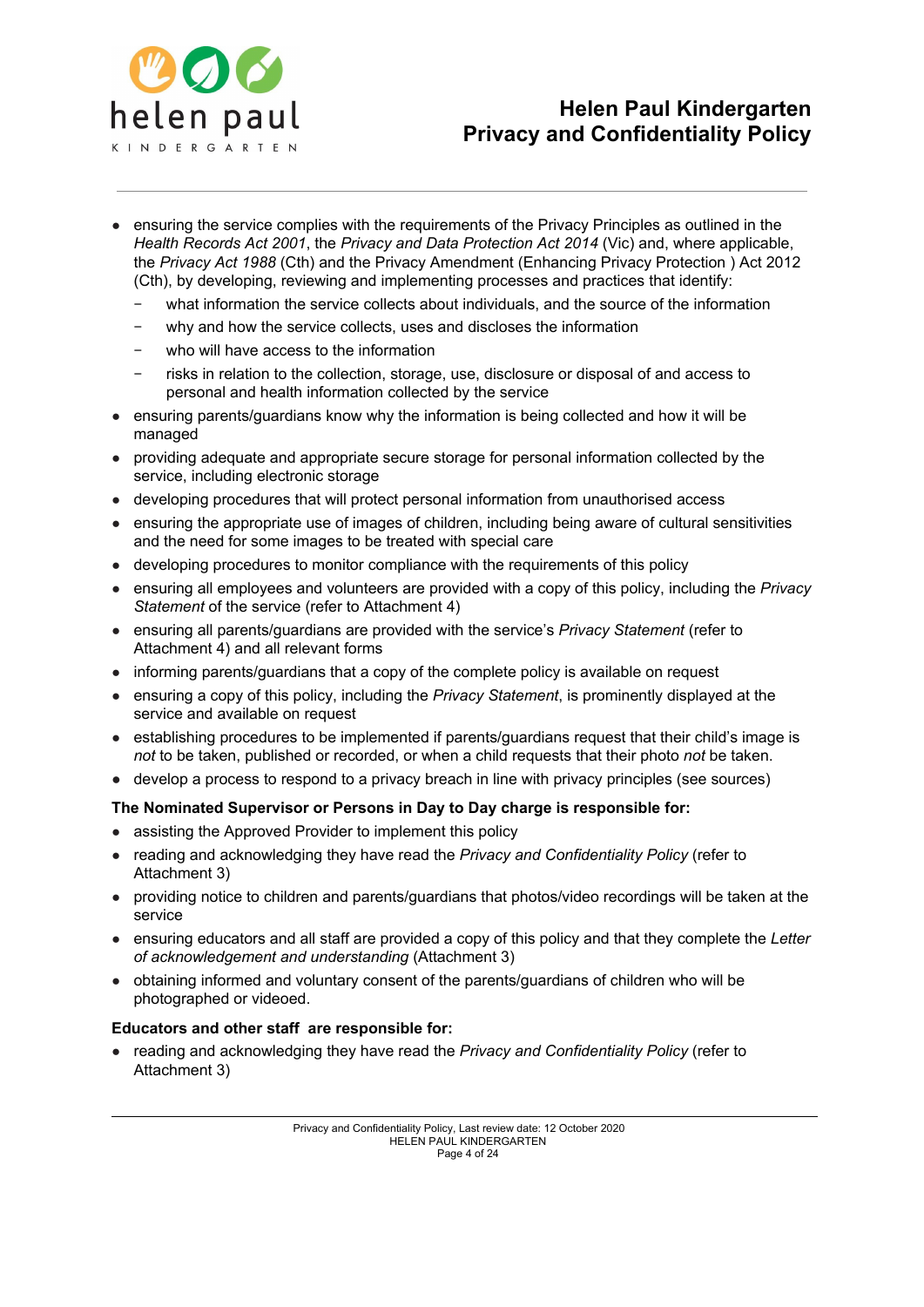

- **●** recording information on children, which must be kept secure and may be requested and viewed by the child's parents/guardians and representatives of the Department of Education and Training during an inspection visit
- ensuring they are aware of their responsibilities in relation to the collection, storage, use, disclosure and disposal of personal and health information
- implementing the requirements for the handling of personal and health information, as set out in this policy
- respecting parents' choices about their child being photographed or videoed, and children's choices about being photographed or videoed.

## **Parents/guardians are responsible for:**

- providing accurate information when requested
- maintaining the privacy of any personal or health information provided to them about other individuals, such as contact details
- completing all permission forms and returning them to the service in a timely manner
- being sensitive and respectful to other parent/guardians who do not want their child to be photographed or videoed
- seeking consent of HPK staff to be photographed or videoed, and being sensitive and respectful of their decision
- being sensitive and respectful of the privacy of other children and families in photographs/videos when using and disposing of these photographs/videos.

**Volunteers and students, while at the service, are responsible for following this policy and its procedures.**

#### **EVALUATION**

In order to assess whether the values and purposes of the policy have been achieved, the Approved Provider of Helen Paul Kindergarten will:

- regularly seek feedback from everyone affected by the policy regarding its effectiveness
- monitor the implementation, compliance, complaints and incidents in relation to this policy
- keep the policy up to date with current legislation, research, policy and best practice
- **●** revise the policy and procedures as part of the service's policy review cycle, or as required
- notify parents/guardians at least 14 days before making any changes to this policy or its procedures.

## **ATTACHMENTS**

- **●** Attachment 1: Additional background information
- **●** Attachment 2: Privacy Principles in action
- **●** Attachment 3: *Letter of acknowledgment and understanding*
- **●** Attachment 4: *Privacy Statement*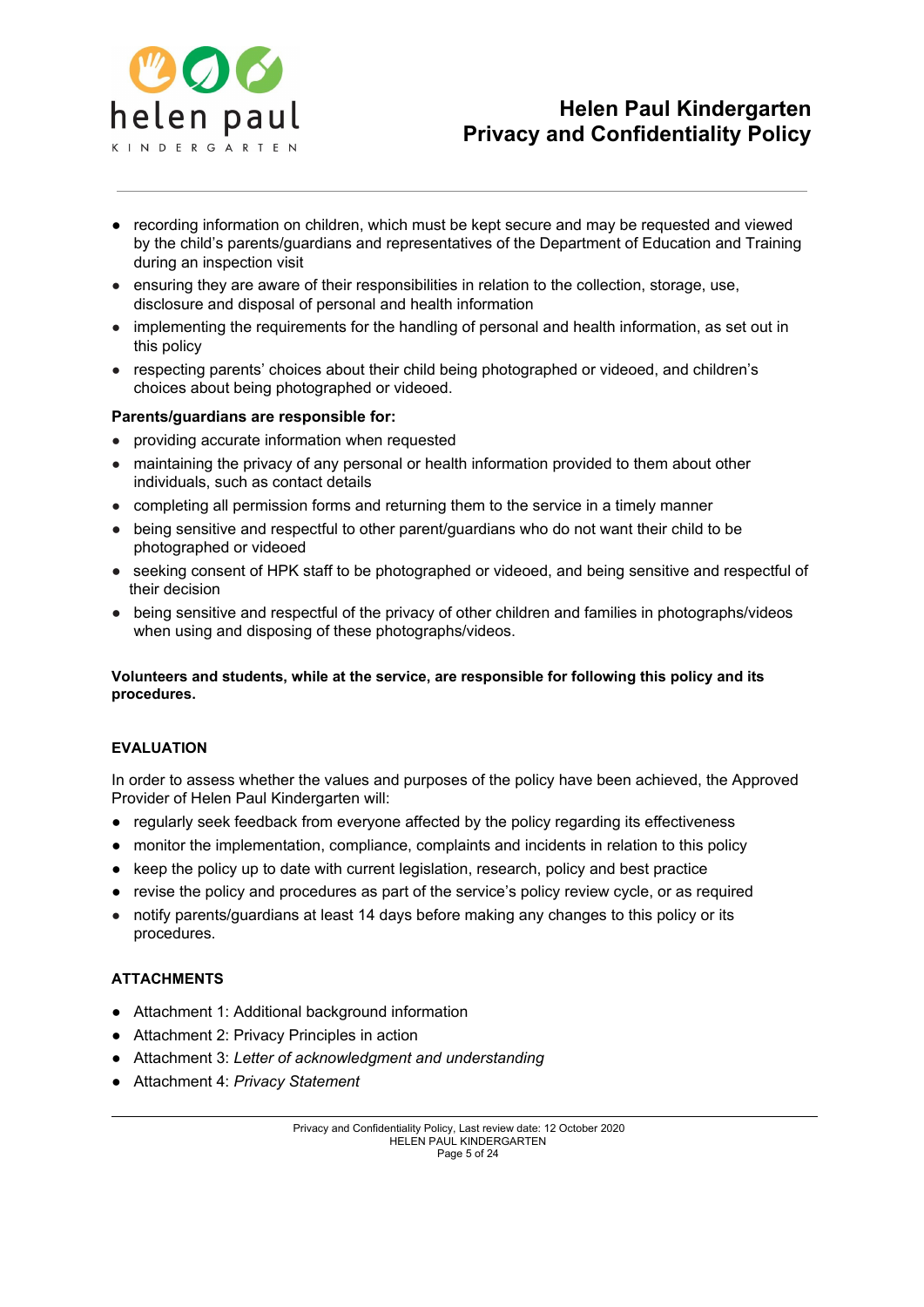

- **●** Attachment 5: Permission form for photographs and videos
- **●** Attachment 6: Special permission notice for publications/media
- **●** Attachment 7: Australian Privacy Principles

## **AUTHORISATION**

This policy was adopted by the Approved Provider of Helen Paul Kindergarten on 12 October 2020

**REVIEW DATE**: 2023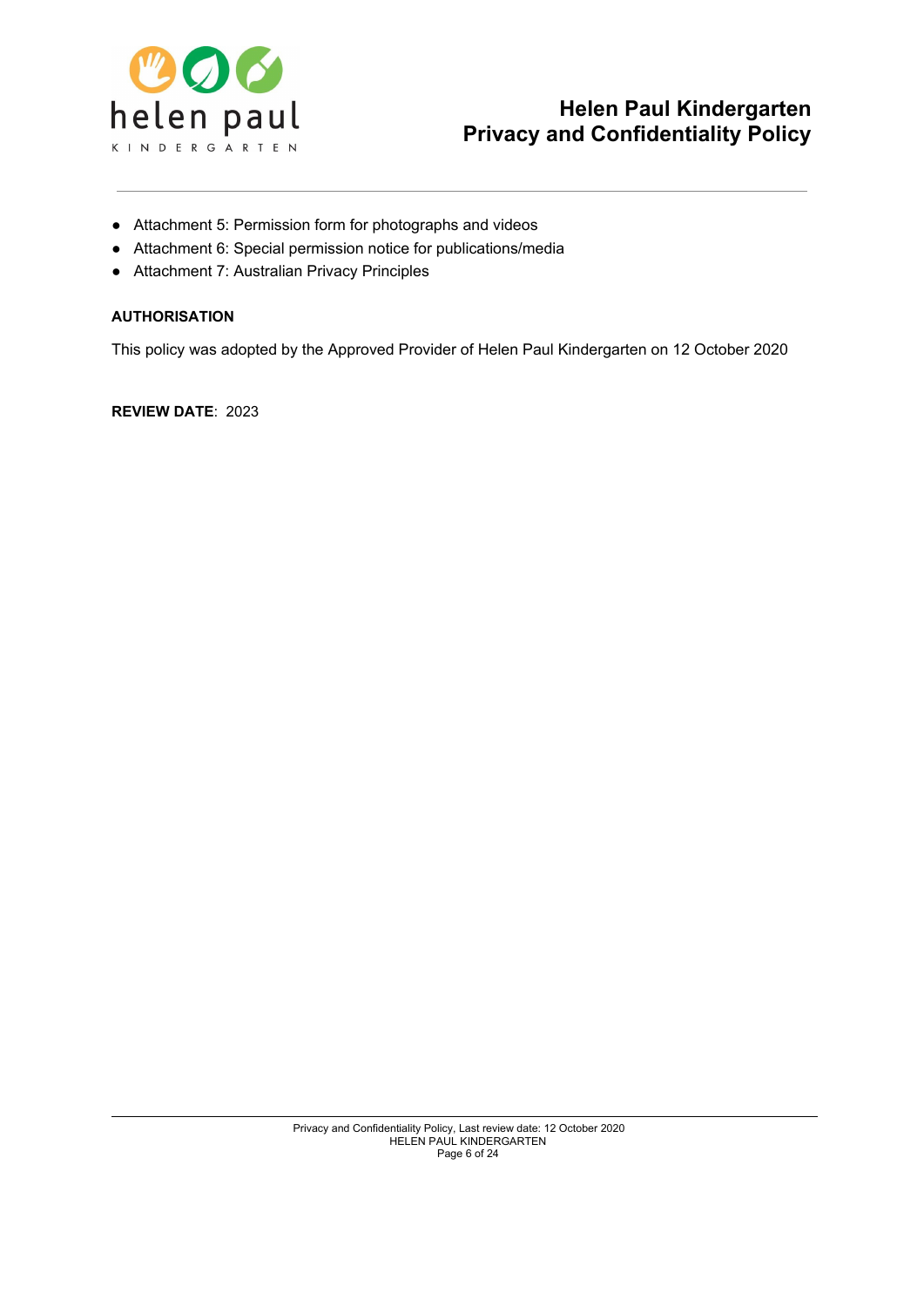

## **ATTACHMENT 1 Additional background information**

Early childhood services must ensure that their processes for the collection, storage, use, disclosure and disposal of personal and health information meet the requirements of the appropriate privacy legislation and the *Health Records Act 2001.*

The following are examples of practices impacted by the privacy legislation:

- *Enrolment records:* Regulations 160, 161 and 162 of the *Education and Care Services National Regulations 2011* detail the information that must be kept on a child's enrolment record, including personal details about the child and the child's family, parenting orders and medical conditions. This information is regarded as sensitive information (refer to *Definitions*) and must be stored securely and disposed of appropriately.
- *Attendance records:* Regulation 158 of the *Education and Care Services National Regulations 2011* requires details of the date, child's full name, times of arrival and departure, and signature of the person delivering and collecting the child or the Nominated Supervisor/educator, to be recorded in an attendance record kept at the service. Contact details may be kept in a sealed envelope at the back of the attendance record or separate folder for evacuation/emergency purposes.
- *Medication records and incident, injury, trauma and illness records:* Regulations 87 and 92 of the *Education and Care Services National Regulations 2011* require the Approved Provider of a service to maintain incident, injury, trauma and illness records, and medication records which contain personal and medical information about the child.
- *Handling and storage of information:* Limited space can often be an issue in early childhood service environments, and both authorised employees and the Approved Provider need access to secure storage for personal and health information. Documents might be required to be stored off the service premises. Wherever confidential information is stored, it is important that it is not accessible to unauthorised staff or other persons. When confidential information is required to be taken off-site (e.g. on excursions, a list of children with medical conditions and contact numbers will be required), consideration must be given to how this is transported and stored securely.
- *Computerised records:* It is important that computerised records containing personal or health information are stored securely, and can only be accessed by authorised personnel with a password. Services need to incorporate risk management measures to ensure that passwords are recorded and stored in a secure place at the service, and to limit access to the information only to other authorised persons (refer to the *Information Technology Policy*).
- *Forms:* Enrolment forms and any other forms used to collect personal or health information should have the service's *Privacy Statement* (refer to Attachment 4) attached.
- *Collecting information for which there is no immediate use:* A service should only collect the information it needs and for which it has a specific purpose. Services should not collect information that has no immediate use, even though it may be useful in the future.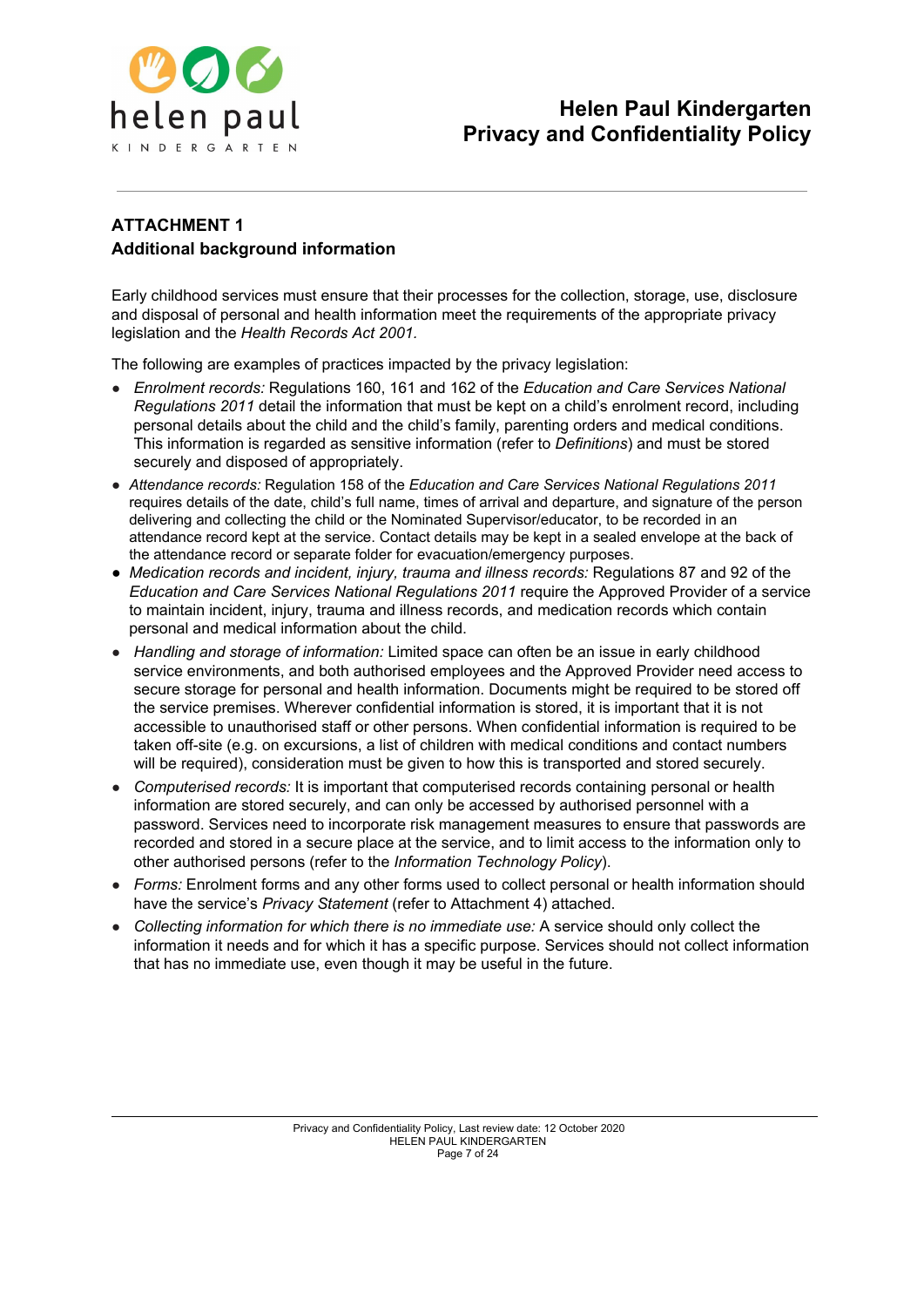

## **ATTACHMENT 2 Privacy Principles in action 1**

## 1. **Collection processes (Privacy Principle 1)**

## 1.1 **Type of personal and health information to be collected**

The service will only collect the information needed, and for which there is a purpose that is legitimate and related to the service's functions, activities and/or obligations.

The type of information collected and held includes (but is not limited to) personal information, including health information, regarding:

- children and parents/guardians prior to and during the child's attendance at a service (this information is collected in order to provide and/or administer services to children and parents/guardians)
- job applicants, employees, members, volunteers and contractors (this information is collected in order to manage the relationship and fulfil the service's legal obligations)
- contact details of other parties that the service deals with.

The service will collect information on the following identifiers (refer to *Definitions*):

- information required to access the *Kindergarten Fee Subsidy* for eligible families (refer to *Fees Policy*)
- tax file number for all employees, to assist with the deduction and forwarding of tax to the Australian Tax Office – failure to provide this would result in maximum tax being deducted

## 1.2 **Collection of personal and health information**

Personal information about individuals, either in relation to themselves or their children enrolled at the service, will generally be collected via forms filled out by parents/guardians. Other information may be collected from job applications, face-to-face interviews and telephone calls. Individuals from whom personal information is collected will be provided with a copy of the service's *Privacy Statement* (Attachment 4).

When the service receives personal information from a source other than directly from the individual or the parents/guardians of the child concerned, the person receiving the information will notify the individual or the parents/guardians of the child to whom the information relates of receipt of this information. The service will advise that individual of their right to request access to this information.

Access will be granted in accordance with the relevant legislation. Please note that the legislation allows the service to deny access in accordance with the limited reasons for denial that are contained in the legislation (refer to Privacy Principle 6.1).

## 1.3 **Anonymity (Privacy Principle 8)**

<sup>1</sup>  *Privacy and Data Protection Act 2014 (Vic)*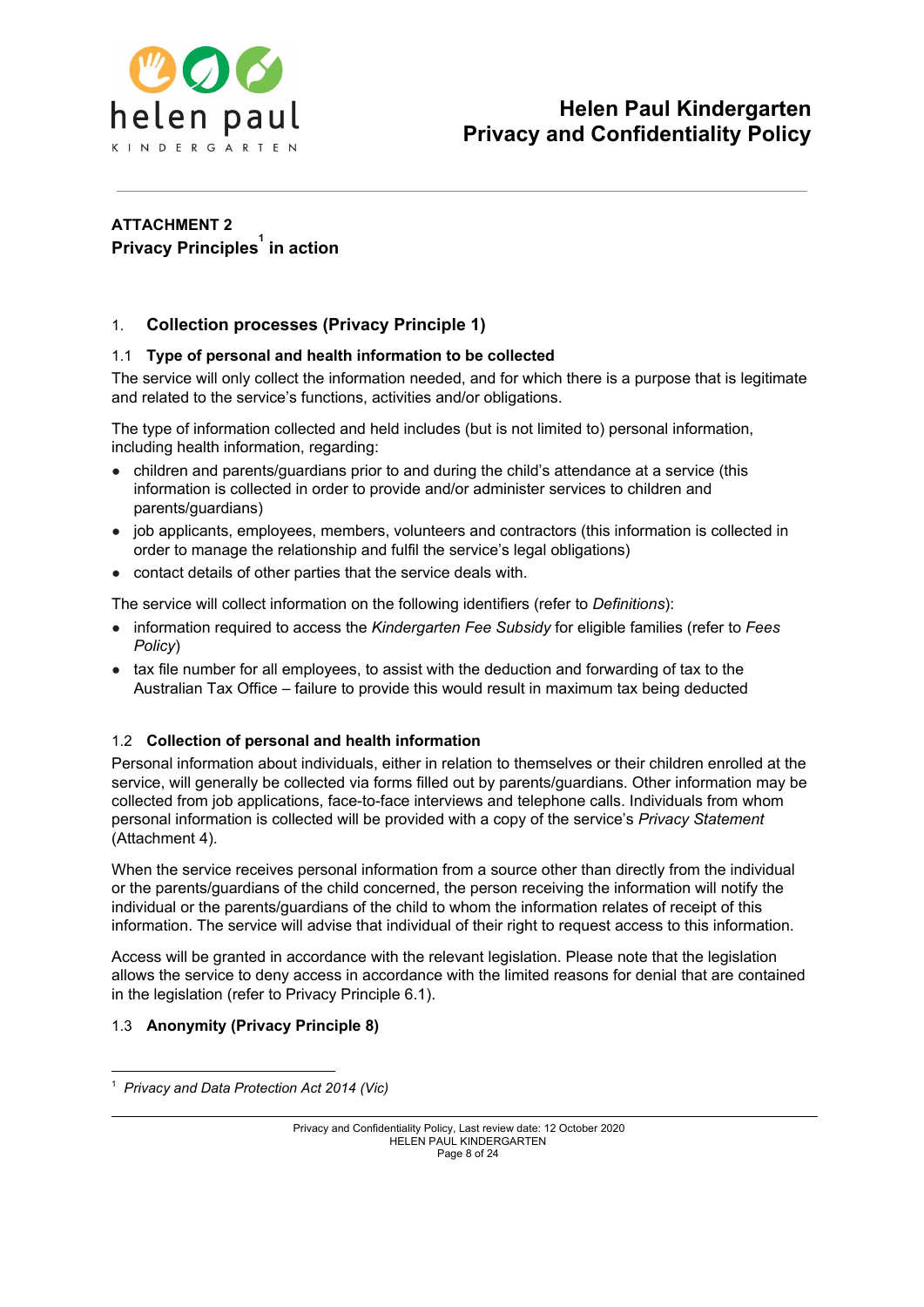

Wherever it is lawful and practicable, individuals will have the option of not identifying themselves when entering into transactions with Helen Paul Kindergarten .

## 2. **Use and disclosure of personal information (Privacy Principle 2)**

## 2.1 **Use of information**

The service will use personal information collected for the primary purpose of collection (refer to the table below). The service may also use this information for any secondary purposes directly related to the primary purpose of collection, to which the individual has consented, or could reasonably be expected to consent. The following table identifies the personal information that will be collected by the service, the primary purpose for its collection and some examples of how this information will be used.

| <b>Personal and health</b><br>information collected<br>in relation to:                                                                                | Primary purpose of<br>collection:                                                                                                                                                                                                                       | Examples of how the service will<br>use personal and health, (including<br>sensitive) information include:                                                                                                                                                                                                                                                                                                                                                                                                                                                                                                                                           |
|-------------------------------------------------------------------------------------------------------------------------------------------------------|---------------------------------------------------------------------------------------------------------------------------------------------------------------------------------------------------------------------------------------------------------|------------------------------------------------------------------------------------------------------------------------------------------------------------------------------------------------------------------------------------------------------------------------------------------------------------------------------------------------------------------------------------------------------------------------------------------------------------------------------------------------------------------------------------------------------------------------------------------------------------------------------------------------------|
| Children and<br>parents/guardians                                                                                                                     | To enable the service to<br>$\bullet$<br>provide for the<br>education and care of<br>the child attending the<br>service<br>To promote the service<br>$\bullet$<br>(refer to Attachments 5<br>and 6 for permission<br>forms - photographs<br>and videos) | Day-to-day administration and<br>$\bullet$<br>delivery of service<br>Provision of a place for their<br>$\bullet$<br>child in the service<br>Duty rosters<br>Looking after children's<br>$\bullet$<br>educational, care and safety<br>needs<br>For correspondence with<br>$\bullet$<br>parents/guardians relating to<br>their child's attendance<br>To satisfy the service's legal<br>$\bullet$<br>obligations and to allow it to<br>discharge its duty of care<br>Visual displays in the service<br>$\bullet$<br><b>Newsletters</b><br>$\bullet$<br>Promoting the service through<br>$\bullet$<br>external media, including the<br>service's website |
| The Approved<br>Provider if an<br>individual, or members<br>of the Committee of<br>Management/Board if<br>the Approved Provider<br>is an organisation | For the management of<br>$\bullet$<br>the service                                                                                                                                                                                                       | For communication with, and<br>$\bullet$<br>between, the Approved<br>Provider, other<br>Committee/Board members,<br>employees and members of<br>the association<br>To satisfy the service's legal<br>$\bullet$<br>obligations                                                                                                                                                                                                                                                                                                                                                                                                                        |
| Job applicants,<br>employees,                                                                                                                         | To assess and (if<br>$\bullet$<br>necessary) to engage                                                                                                                                                                                                  | Administering the individual's<br>$\bullet$<br>employment, contract or                                                                                                                                                                                                                                                                                                                                                                                                                                                                                                                                                                               |

Privacy and Confidentiality Policy, Last review date: 12 October 2020 HELEN PAUL KINDERGARTEN Page 9 of 24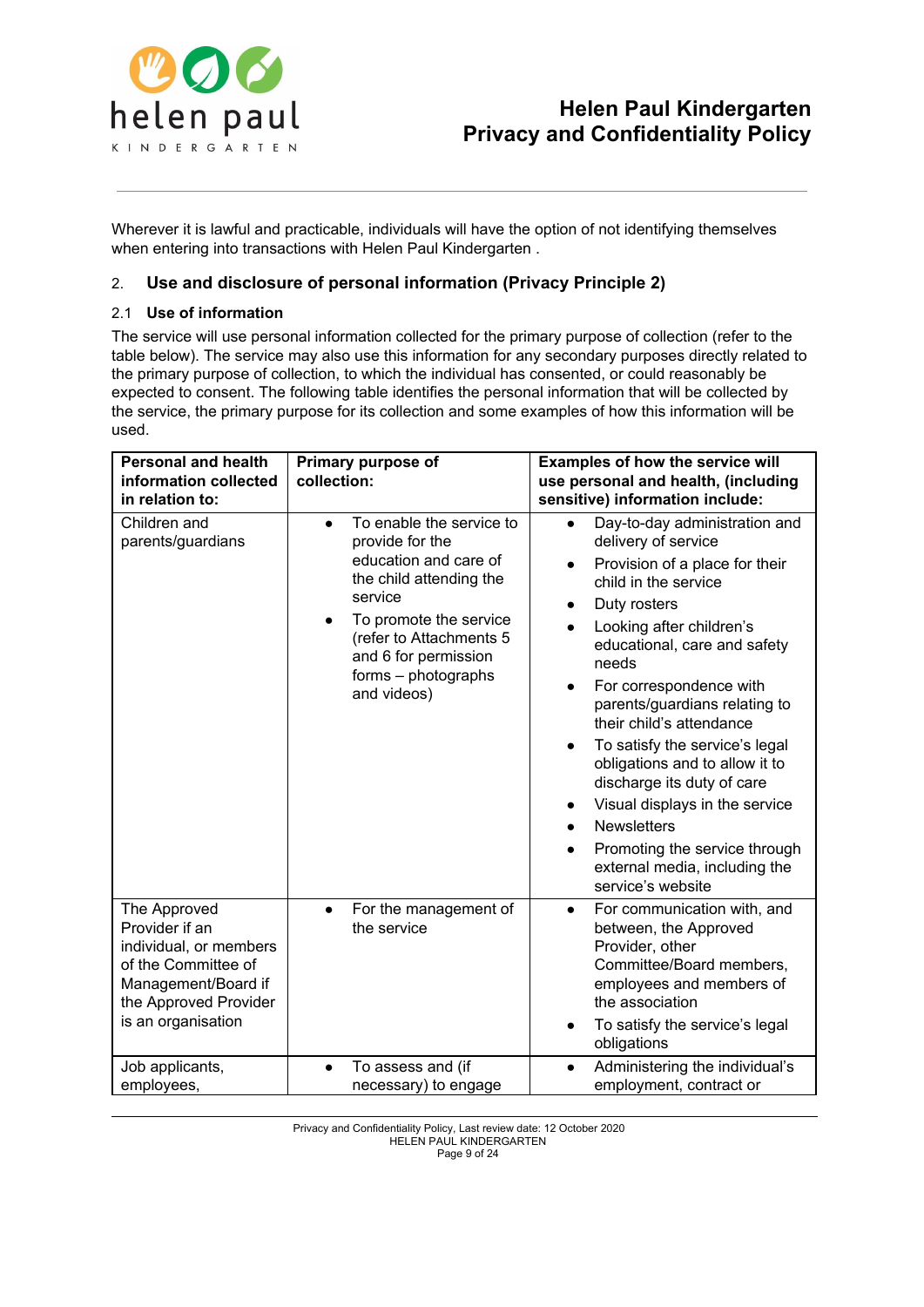

| contractors, volunteers<br>and students | the applicant,<br>employees, contractor,<br>volunteers or students,<br>as the case may be<br>To administer the<br>employment, contract or<br>placement | placement, as the case may<br>be<br>Ensuring the health and safety<br>of the individual<br>Insurance<br>Promoting the service through<br>external media, including the<br>service's website |
|-----------------------------------------|--------------------------------------------------------------------------------------------------------------------------------------------------------|---------------------------------------------------------------------------------------------------------------------------------------------------------------------------------------------|

## 2.2 **Disclosure of personal information, including health information**

The service may disclose some personal information held about an individual to:

- government departments or agencies, as part of its legal and funding obligations
- local government authorities, in relation to enrolment details for planning purposes
- organisations providing services related to staff entitlements and employment
- insurance providers, in relation to specific claims or for obtaining cover
- law enforcement agencies
- health organisations and/or families in circumstances where the person requires urgent medical assistance and is incapable of giving permission
- anyone to whom the individual authorises the service to disclose information.

## 2.2 **Disclosure of sensitive information (Privacy Principle 10)**

Sensitive information (refer to *Definitions*) will be used and disclosed only for the purpose for which it was collected or a directly related secondary purpose, unless the individual agrees otherwise, or where the use or disclosure of this sensitive information is allowed by law.

## 3. **Storage and security of personal information (Privacy Principle 4)**

In order to protect the personal information from misuse, loss, unauthorised access, modification or disclosure, the Approved Provider and staff will ensure that, in relation to personal information:

- access will be limited to authorised staff, the Approved Provider or other individuals who require this information in order to fulfil their responsibilities and duties
- information will not be left in areas that allow unauthorised access to that information
- all materials will be physically stored in a secure cabinet or area
- computerised records containing personal or health information will be stored safely and secured with a password for access
- there is security in transmission of the information via email, fax or telephone, as detailed below:
	- o emails will only be sent to a person authorised to receive the information
	- $\circ$  telephone limited and necessary personal information will be provided over the telephone to persons authorised to receive that information
- transfer of information interstate and overseas will only occur with the permission of the person concerned or their parents/guardians.

## 4. **Data quality (Privacy Principle 3)**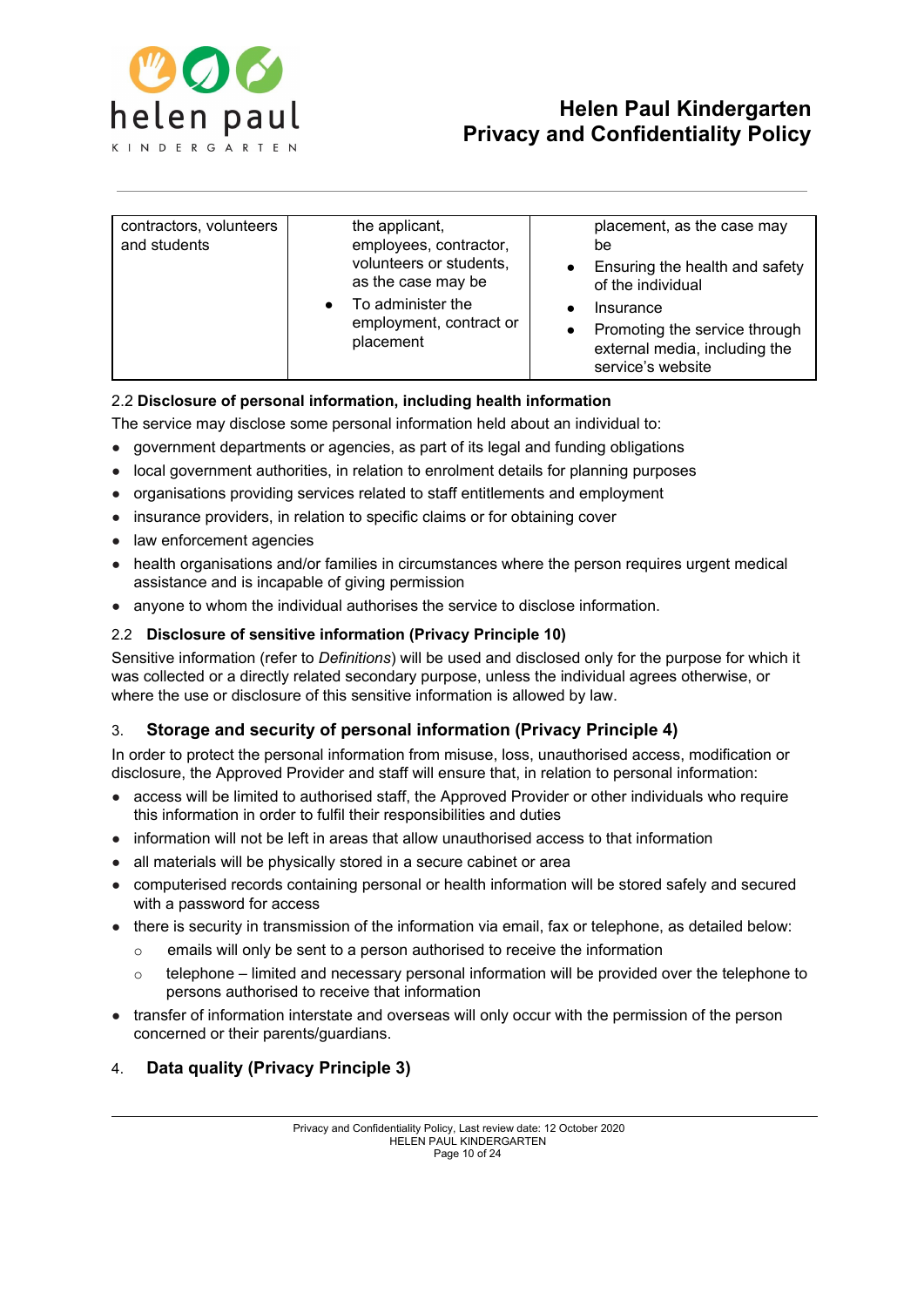

The service will endeavour to ensure that the personal information it holds is accurate, complete, up to date and relevant to its functions and/or activities.

## 5. **Disposal of information**

Personal information will not be stored any longer than necessary.

In disposing of personal information, those with authorised access to the information will ensure that it is either shredded or destroyed in such a way that the information is no longer accessible.

## 6. **Access to personal information (Privacy Principle 6)**

#### 6.1 **Access to information and updating personal information**

Individuals have the right to ask for access to personal information the service holds about them without providing a reason for requesting access.

#### **Under the privacy legislation, an individual has the right to:**

- **request** access to personal information that the service holds about them
- access this information
- make corrections if they consider the data is not accurate, complete or up to date.

There are some exceptions set out in the *Privacy and Data Protection Act 2014*, where access may be denied in part or in total. Examples of some exemptions are where:

- the request is frivolous or vexatious
- providing access would have an unreasonable impact on the privacy of other individuals
- providing access would pose a serious threat to the life or health of any person
- the service is involved in the detection, investigation or remedying of serious improper conduct and providing access would prejudice that.

#### 6.2 **Process for considering access requests**

A person may seek access, to view or update their personal or health information:

- if it relates to their child, by contacting the Nominated Supervisor
- for all other requests, by contacting the Approved Provider/secretary.

Personal information may be accessed in the following way:

- view and inspect the information
- take notes
- obtain a copy.

Individuals requiring access to, or updating of, personal information should nominate the type of access required and specify, if possible, what information is required. The Approved Provider will endeavour to respond to this request within 45 days of receiving the request.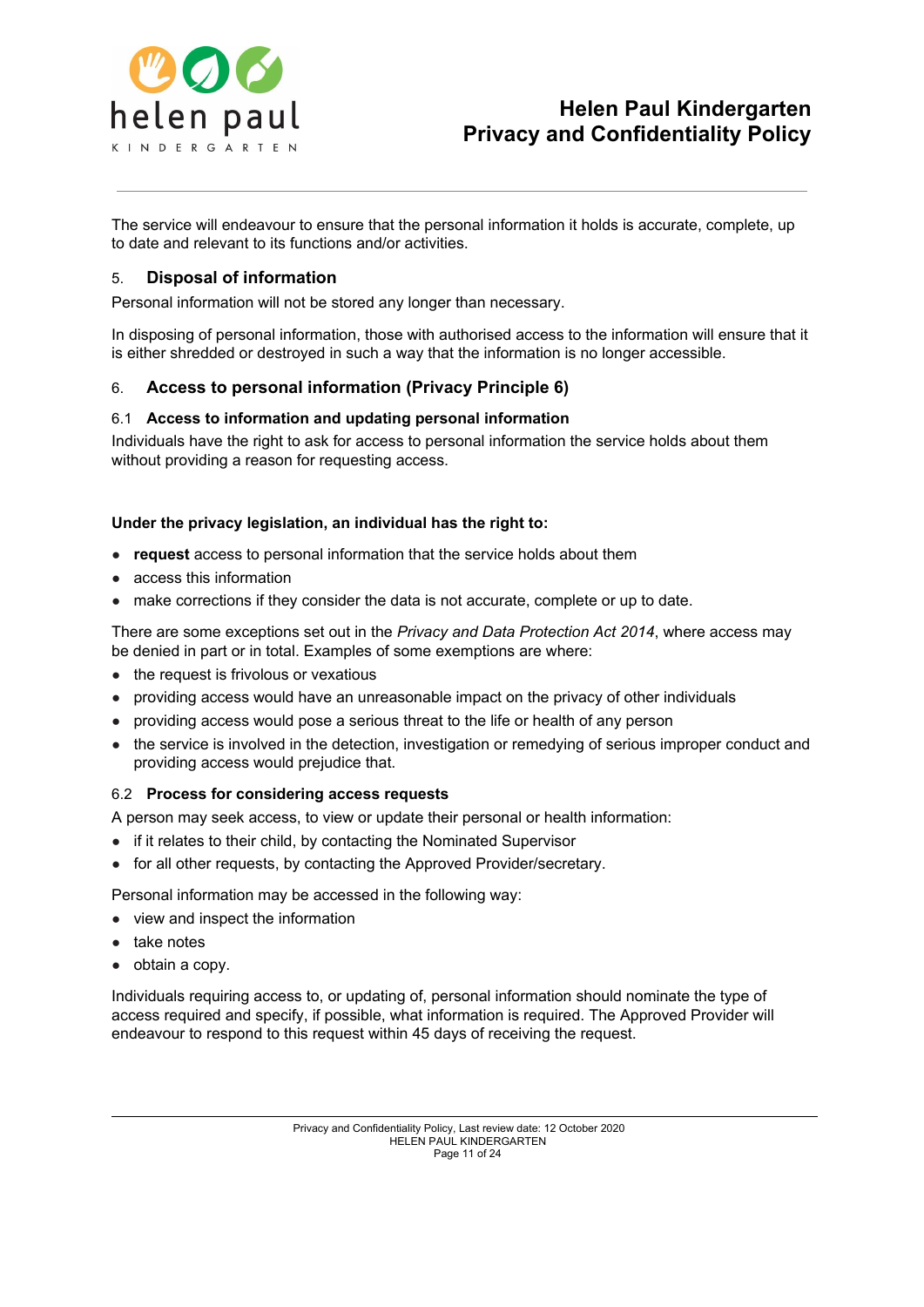

The Approved Provider and employees will provide access in line with the privacy legislation. If the requested information cannot be provided, the reasons for denying access will be given in writing to the person requesting the information.

In accordance with the legislation, the service reserves the right to charge for information provided in order to cover the costs involved in providing that information.

The privacy legislation also provides an individual about whom information is held by the service, the right to request the correction of information that is held. The service will respond to the request within 45 days of receiving the request for correction. If the individual is able to establish to the service's satisfaction that the information held is incorrect, the service will endeavour to correct the information.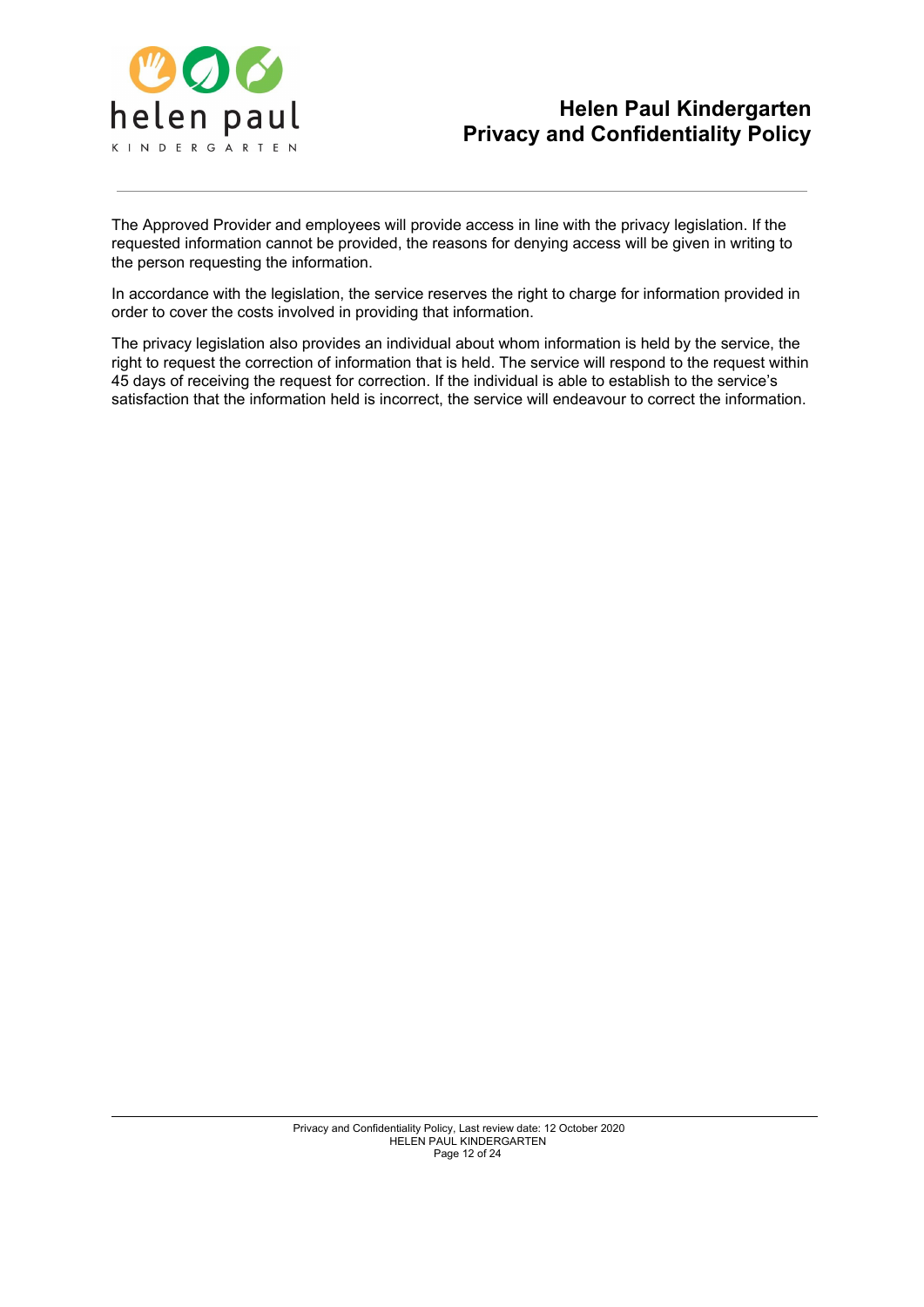

## **ATTACHMENT 3 Letter of acknowledgement and understanding**

Dear

Re*: Privacy and Confidentiality Policy*

Please find attached the Helen Paul Kindergarten *Privacy and Confidentiality Policy*, which outlines how the service will meet the requirements of the *Victorian Health Records Act 2001* and the *Privacy and Data Protection Act 2014* (Vic) (or where applicable, the *Privacy Act 1988*) in relation to both personal and health information.

Employees have an important role in assisting the service to comply with the requirements of the privacy legislation by ensuring they understand and implement the Helen Paul Kindergarten *Privacy and Confidentiality Policy*. Therefore, all employees are required to read this policy and complete the attached acknowledgement form*.*

Please return the completed form by \_\_\_\_\_\_\_\_\_\_\_\_\_\_\_\_\_\_\_\_\_20

Yours sincerely,

(on behalf of the Approved Provider)

Please note: this form will be kept with your individual staff record.

#### **Helen Paul Kindergarten**

Acknowledgement of reading the *Privacy and Confidentiality Policy*

read the

service's *Privacy and Confidentiality Policy*.

Signature:

Date:

I, the contract of the contract of the contract of the contract of the contract of the contract of the contract of the contract of the contract of the contract of the contract of the contract of the contract of the contrac

Privacy and Confidentiality Policy, Last review date: 12 October 2020 HELEN PAUL KINDERGARTEN Page 13 of 24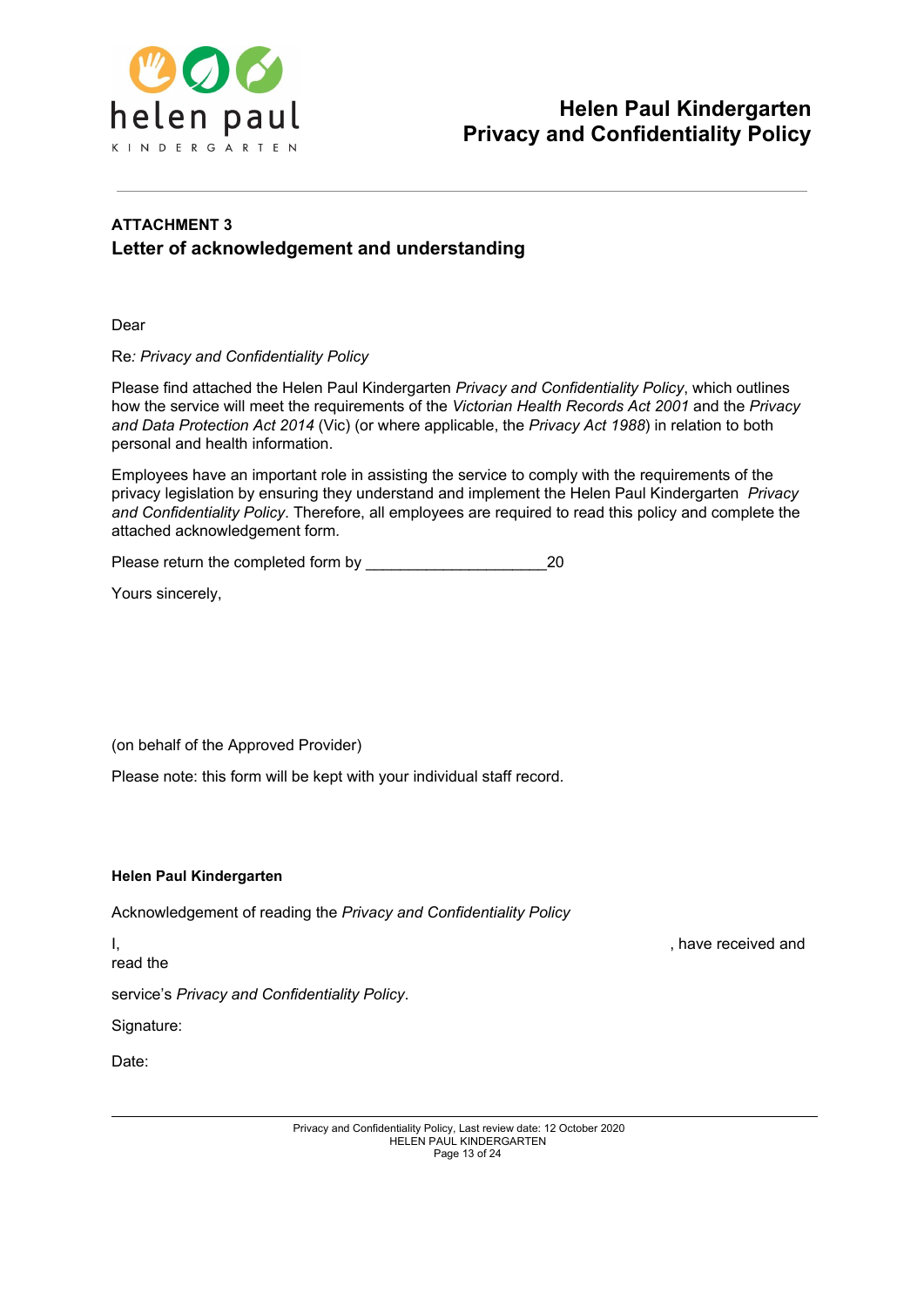

## **ATTACHMENT 4 Privacy Statement**

We believe your privacy is important.

Helen Paul Kindergarten has developed a *Privacy and Confidentiality Policy* that illustrates how we collect, use, disclose, manage and transfer personal information, including health information. This policy is available on request.

To ensure ongoing funding and licensing, our service is required to comply with the requirements of privacy legislation in relation to the collection and use of personal information. If we need to collect health information, our procedures are subject to the *Health Records Act 2001*.

## **Purpose for which information is collected**

The reasons for which we generally collect personal information are given in the table below.

| <b>Personal information and health</b><br>information collected in relation to:                                                              | Primary purpose for which information will be used:                                                                                                                                                                      |
|----------------------------------------------------------------------------------------------------------------------------------------------|--------------------------------------------------------------------------------------------------------------------------------------------------------------------------------------------------------------------------|
| Children and parents/guardians                                                                                                               | To enable us to provide for the education and<br>$\bullet$<br>care of the child attending the service                                                                                                                    |
|                                                                                                                                              | To manage and administer the service as<br>$\bullet$<br>required                                                                                                                                                         |
| The Approved Provider if an individual, or<br>members of the Committee of<br>Management/Board if the Approved<br>Provider is an organisation | For the management of the service<br>$\bullet$<br>To comply with relevant legislation requirements                                                                                                                       |
| Job applicants, employees, contractors,<br>volunteers and students                                                                           | To assess and (if necessary) to engage<br>$\bullet$<br>employees, contractors, volunteers or students<br>To administer the individual's employment,<br>$\bullet$<br>contracts or placement of students and<br>volunteers |

*Please note that under relevant privacy legislation, other uses and disclosures of personal information may be permitted, as set out in that legislation.*

## **Disclosure of personal information, including health information**

Some personal information, including health information, held about an individual may be disclosed to:

- government departments or agencies, as part of our legal and funding obligations
- local government authorities, for planning purposes
- organisations providing services related to employee entitlements and employment
- insurance providers, in relation to specific claims or for obtaining cover
- law enforcement agencies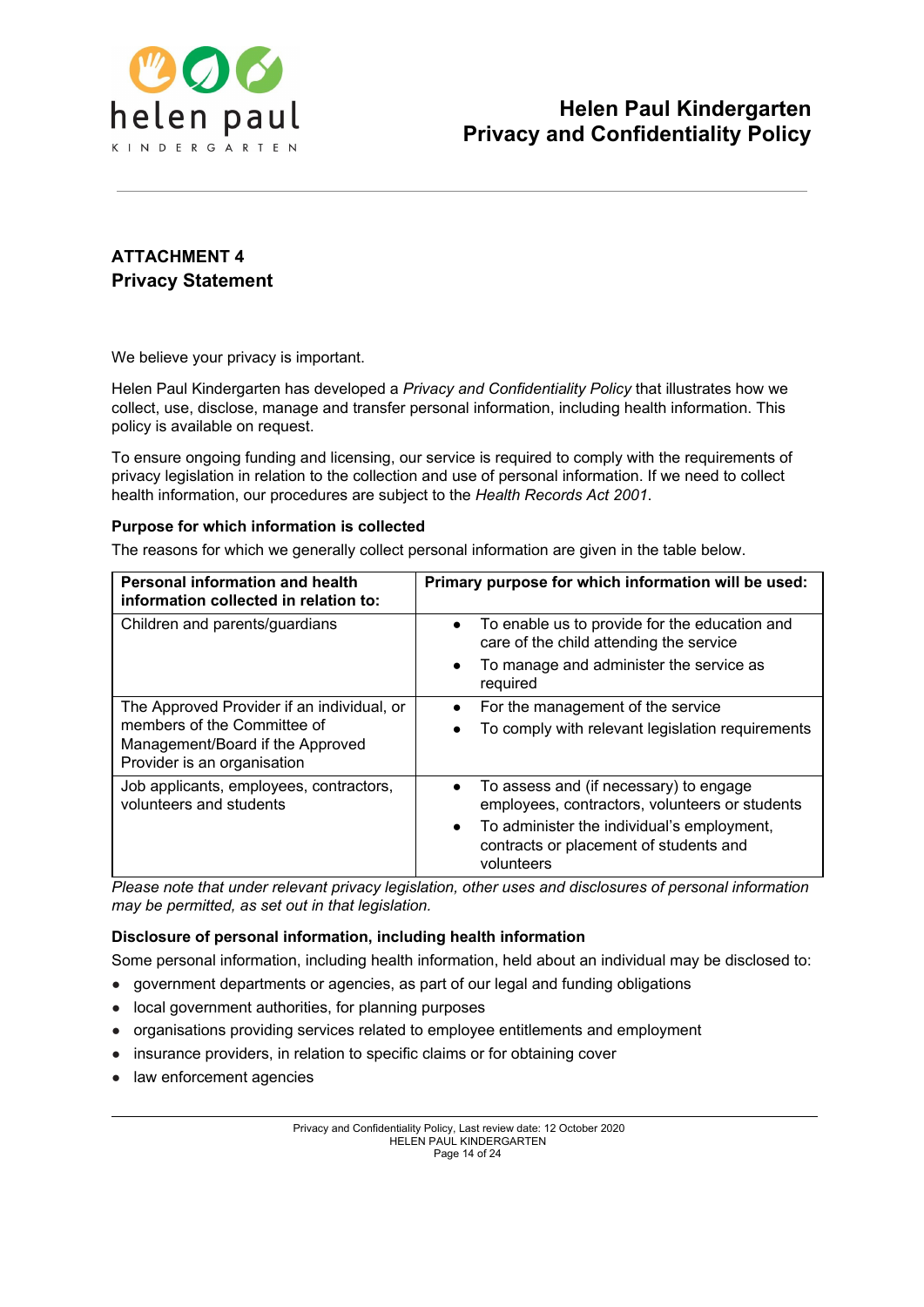

- health organisations and/or families in circumstances where the person requires urgent medical assistance and is incapable of giving permission
- anyone to whom the individual authorises us to disclose information.

### **Laws that require us to collect specific information**

The *Education and Care Services National Law Act 2010* and the *Education and Care Services National Regulations 2011*, *Associations Incorporation Reform Act 2012 (Vic)* and employment-related laws and agreements require us to collect specific information about individuals from time-to-time. Failure to provide the required information could affect:

- a child's enrolment at the service
- a person's employment with the service
- the ability to function as an incorporated association.

#### **Access to information**

Individuals about whom we hold personal or health information are able to gain access to this information in accordance with applicable legislation. The procedure for doing this is set out in our *Privacy and Confidentiality Policy*, which is available on request.

For information on the *Privacy and Confidentiality Policy*, please refer to the copy available at the service or contact the Approved Provider/Nominated Supervisor.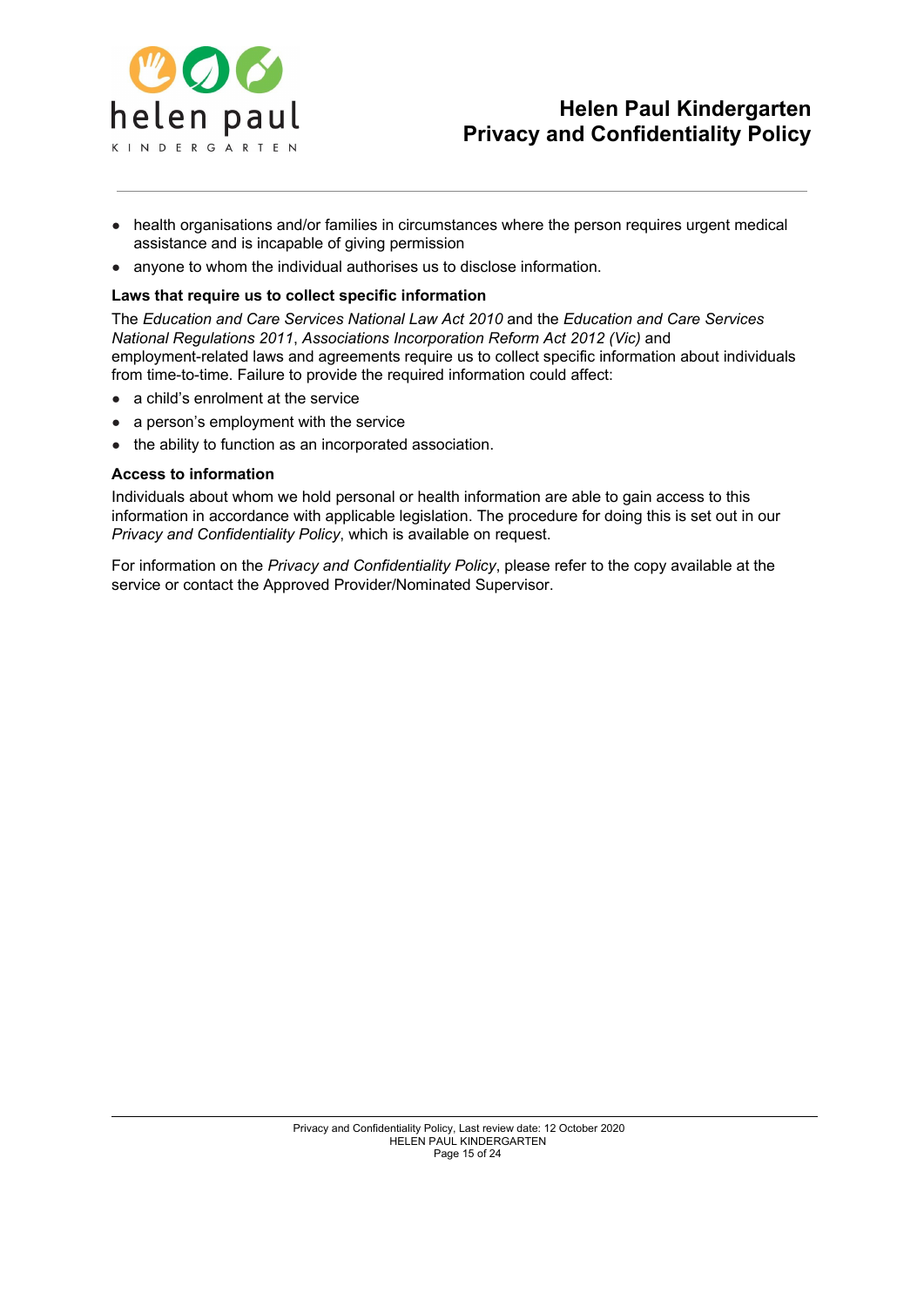

## **ATTACHMENT 5 Permission form for photographs and videos**

## **Background information**

Photographs and videos are now classified as 'personal information' under the *Privacy and Data Protection Act 2014*.

The purpose of this permission form is to:

- comply with the privacy legislation in relation to all photographs/videos taken at the service, whether by the Approved Provider, Nominated Supervisor, Certified Supervisor, educators, staff, parents/guardians, volunteers or students on placement
- enable photographs/videos of children to be taken as part of the program delivered by the service, whether group photos, videos or photos at special events and excursions etc.
- notify parents/guardians as to who will be permitted to take photographs/videos, where these will be taken and how they will be used.

## **Photographs/videos taken by staff**

Staff at the service may take photographs/videos of children as part of the program. These may be displayed at the service, on the Helen Paul Kindergarten website or placed in the service's publications or promotional material to promote the service, or for any other purpose aligned to the service's business operations. Some staff may use learning journals in which photographs are included.

When the photographs/videos are no longer being used, the service will destroy them if they are no longer required, or otherwise store them securely at the service. It is important to note that while the service can nominate the use and disposal of photographs they organise, the service has no control over those photographs taken by parents/guardians of children attending the service program or activity.

## **Group photographs/videos taken by parents/guardians**

Parents/guardians may take group photographs/videos of their own child/children at special service events such as birthdays, excursions and other activities. Parents must ensure that where the photographs/videos include other children at the service they are sensitive to and respectful of the privacy of those children and families in using and disposing of the photographs/videos.

## **Photographs taken by a photographer engaged by the service**

A photographer may be engaged by the service to take individual and/or group photographs of children. Information will be provided in written form to parents/guardians prior to the event, and will include the date and the photographer's details.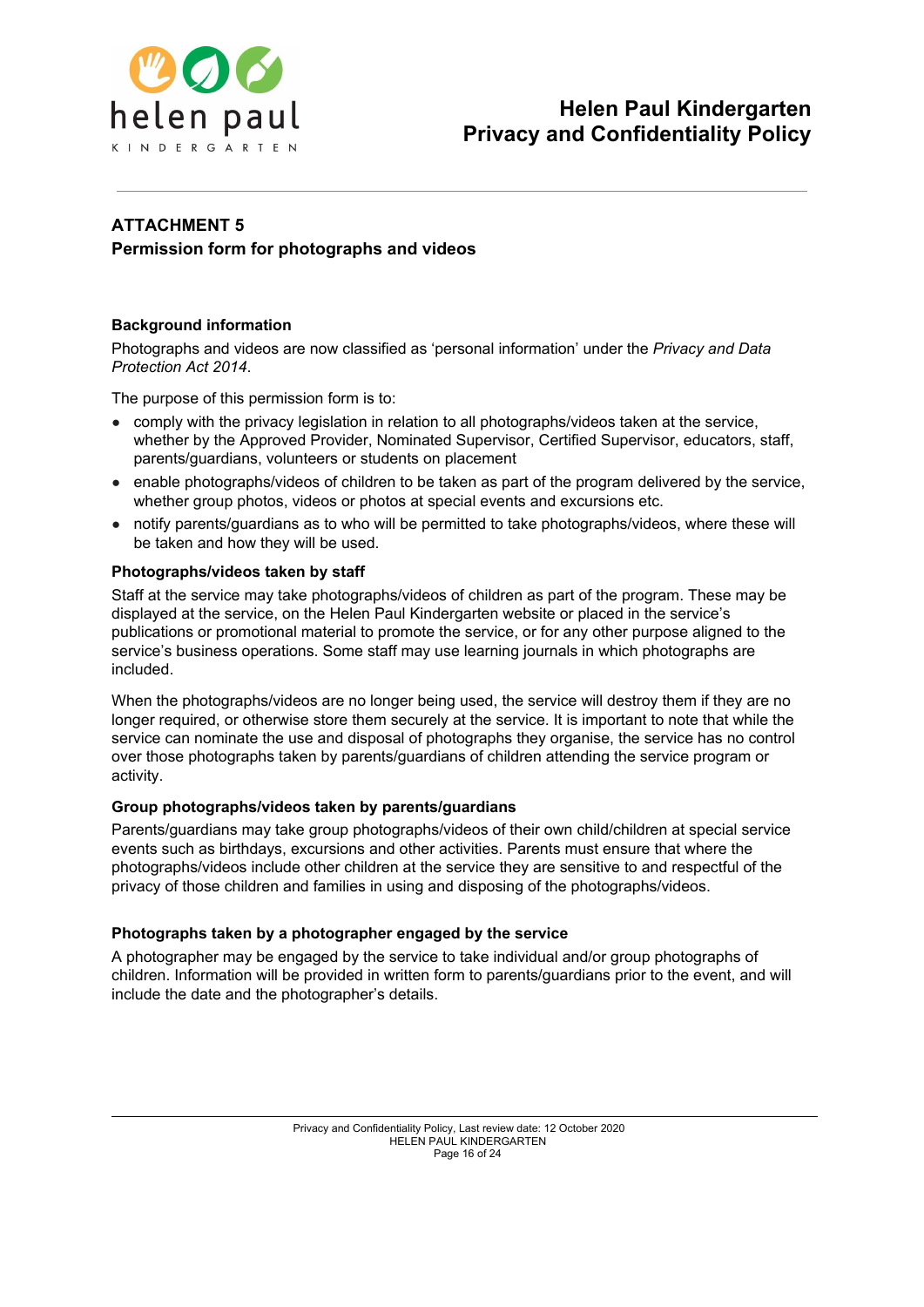

## **Photographs/videos for use in newspapers, Helen Paul Kindergarten website and other external publications**

The permission of parents/guardians of children will, on every occasion, be obtained prior to a child's photograph being taken to appear in any newspaper/media or external publication, including the service's newsletter, publications and website.

## **Photographs/videos taken by students on placement**

Students at the service may take photographs/videos of children as part of their placement requirements, but approval must be given by the supervising teacher.

#### **Access to photographs/videos**

Access to any photographs or videos, like other personal information, is set out in the service's *Privacy and Confidentiality Policy*, which is displayed at the service and available on request.

#### **Confirmation of consent**

I consent/do not consent to the arrangements for the use of photographs and/or videos, as stated in this permission form.

Parent's/guardian's name Child's name

Signature (parent/guardian) Date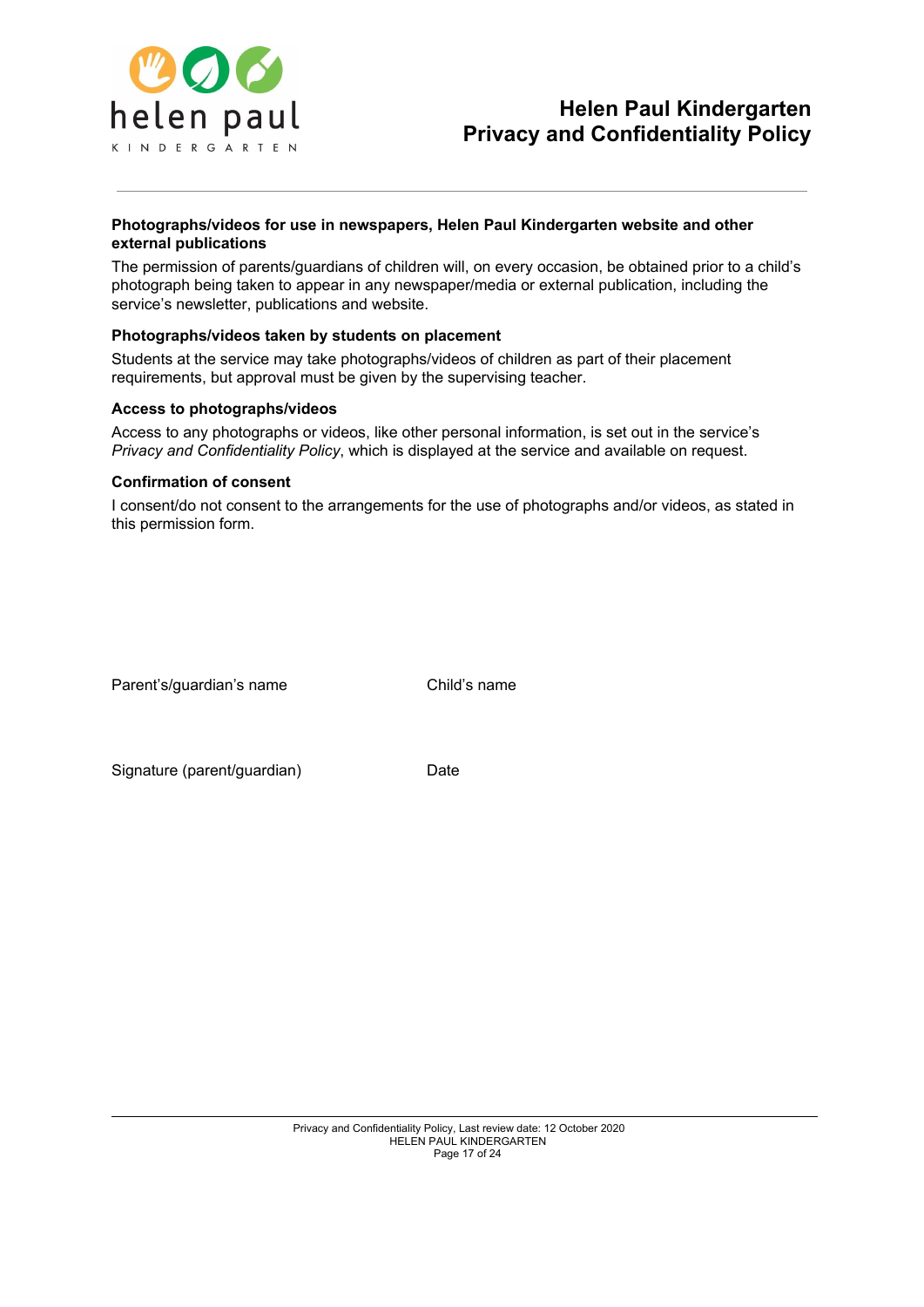

## **ATTACHMENT 6 Special permission notice for publications/media**

Use of photographs, digital recordings, film or video footage of children in media, newspapers and publications, including any service publication or media outlet

[Date]

Dear [*insert name of parent/guardian*],

The purpose of this letter is to obtain permission for your child to be photographed or filmed by [*insert name of the organisation/individual taking the photograph or filming the child*] and for. your child's photograph, digital recording, film or video footage to appear in [*insert name of the newspaper, publication (including the service's publication) or media outlet where it will be displayed]*.

|                     | (parent/guardian name), consent/do not |                 |
|---------------------|----------------------------------------|-----------------|
| consent to my child |                                        | (name of child) |

being photographed or filmed by [*insert name of the organisation/individual taking the photograph or filming the child*] and for my child's photograph, digital recording, film or video footage to appear in the following publication and/or media outlet: [*insert name of the newspaper, publication (including the service's publication) or media outlet where it will be displayed]* .

Signature (parent/guardian) Date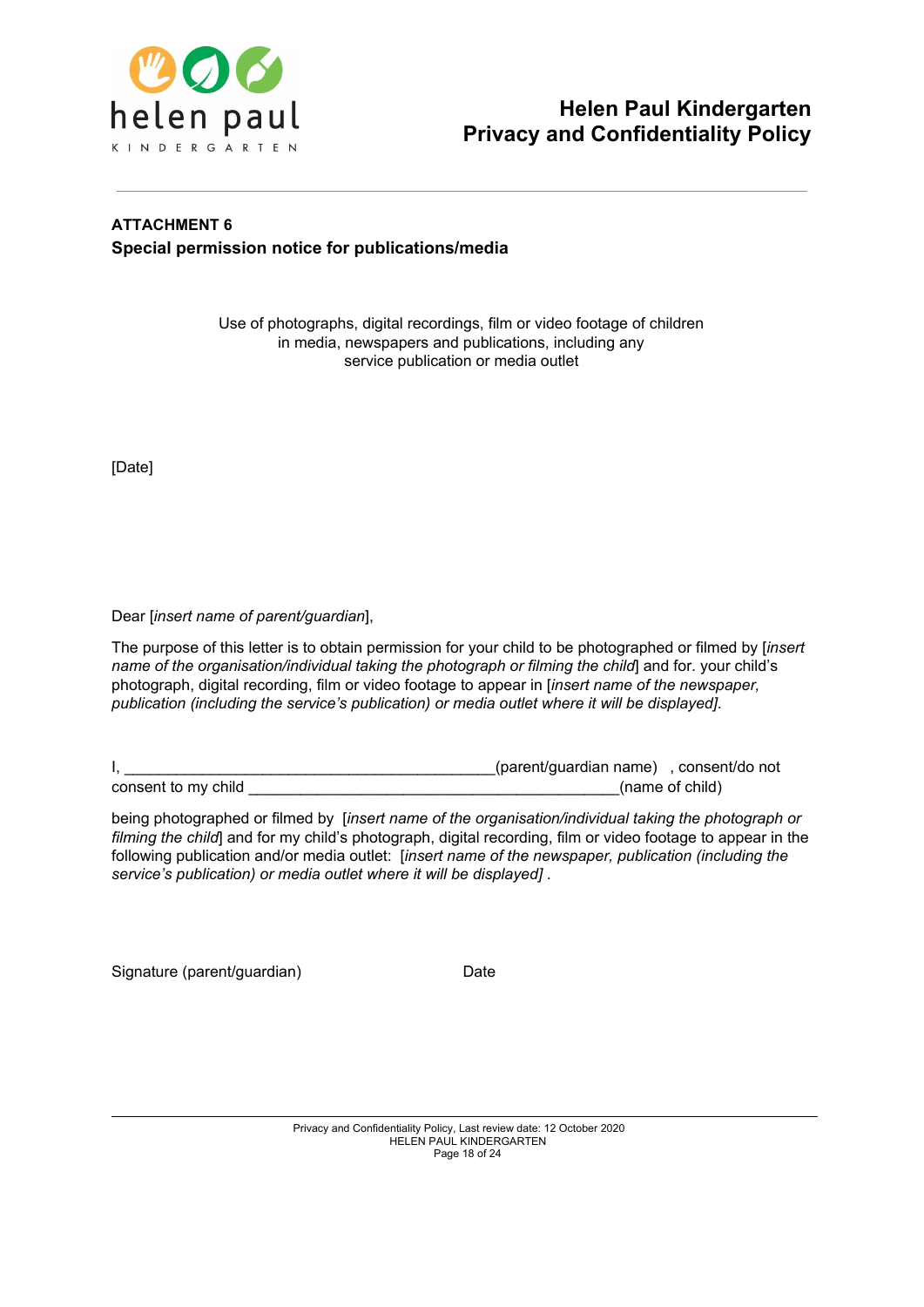

## **ATTACHMENT 7 Australian Privacy Principles**

The commonwealth government made extensive amendments to the Privacy Act 1988 (Cth) with effect from 12 March 2014. Under these changes, organisations with an annual turnover greater than \$3 million are required to comply with 13 new Australian Privacy Principles (APPs), which replace the current National Privacy Principles (NPPs). (*ELAA advises services to seek specific advice from a legal professional about whether their organisation needs to comply with the Australian Privacy Principles)*

From 12 March 2014, the APPs will apply to all existing and future collections of personal information. This means that all existing arrangements for collecting, and handling personal information in services to which the old NPPs applied must be reviewed by services to ensure they comply with the new APPs.

## **Collection processes**

## **Type of personal and health information to be collected**

The service will only collect the information needed, and for which there is a legitimate purpose related to the service's functions and/or legislative, regulatory or funding obligations.

The type of information collected and held by the service includes (but is not limited to) personal information, including health information, regarding:

- children and parents/guardians prior to and during the child's attendance at the service (this information is collected in order to provide and/or administer services to children and parents/guardians)
- job applicants, employees, members, volunteers and contractors (this information is collected in order to manage the relationship and fulfil the service's legal obligations)
- contact details of other parties that the service deals with

The service will collect information on the following identifiers (refer to *Definitions*):

- information required to access the *Kindergarten Fee Subsidy* for eligible families (refer to *Fees Policy*)
- tax file number for all employees, to assist with the deduction and forwarding of tax to the Australian Tax Office – failure to provide this would result in maximum tax being deducted
- for childcare services only: Customer Reference Number (CRN) for children attending childcare services to enable the family to access the Commonwealth Government's Child Care Benefit (CCB) – failure to provide this would result in parents/guardians not obtaining the benefit.

The service will not use these government related identifiers as its own identifier of the individual unless it is required or authorised by law or a court order.

## **Method of collecting personal and health information**

Personal and health information about individuals, either in relation to themselves or their children enrolled at the service, will generally be collected directly via forms filled out by parents/guardians.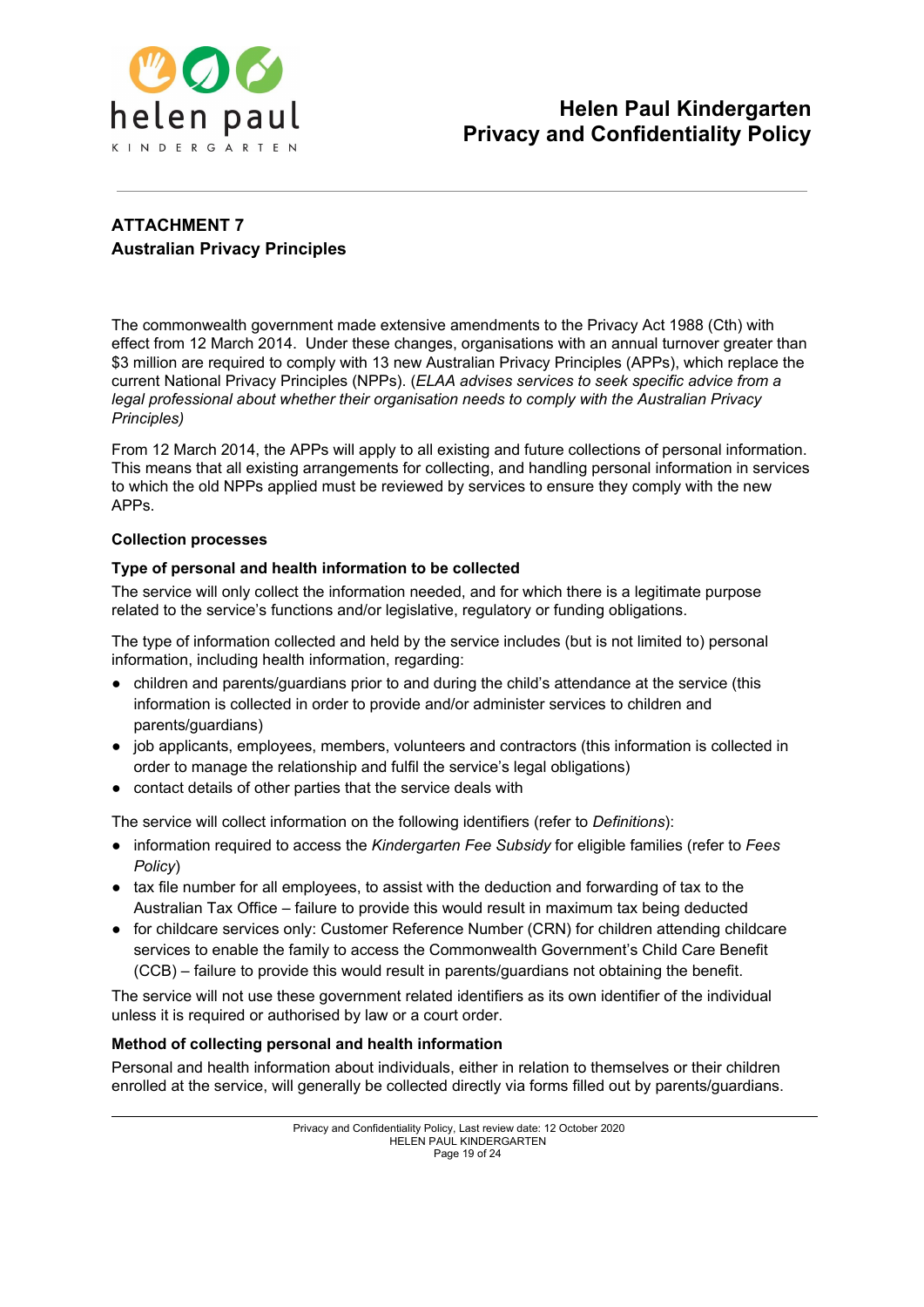

Other information may be collected from job applications, face-to-face interviews and telephone calls. Individuals from whom personal information is collected will be provided with a copy of the service's *Privacy Statement* (Attachment 4).

When the service receives personal information about an individual in relation to themselves or children enrolled at the service from a source other than directly from the individual or the parents/guardians of the child concerned, the person receiving the information will notify the individual, or the parents/guardians of the child to whom the information relates, of receipt of this information. The service will advise that individual of their right to request access to this information. Access will be granted in accordance with the relevant legislation.

When the service receives unsolicited personal information about an individual, it will destroy the information if it is of the view that it could not have collected the information about the individual under the APP if it had solicited the information.

## **Anonymity**

Wherever it is lawful and practicable, individuals will have the option of not identifying themselves or using a pseudonym when entering into transactions with Helen Paul Kindergarten .

#### **Use and disclosure of personal information**

#### **Use of information**

The service will use personal information collected for the primary purpose of collection (refer to the table below). The service may also use this information for any secondary purposes directly related to the primary purpose of collection, to which the individual has consented, or could reasonably be expected to consent.

The following table identifies the personal information that will be collected by the service, the primary purpose for its collection and some examples of how this information will be used.

| <b>Personal and health</b><br>information collected<br>in relation to: | Primary purpose of<br>collection:                                                                                                                                                                                                                             | <b>Examples of how the service will</b><br>use personal and health, (including<br>sensitive) information include:                                                                                                                                                                            |
|------------------------------------------------------------------------|---------------------------------------------------------------------------------------------------------------------------------------------------------------------------------------------------------------------------------------------------------------|----------------------------------------------------------------------------------------------------------------------------------------------------------------------------------------------------------------------------------------------------------------------------------------------|
| Children and<br>parents/guardians                                      | $\bullet$ To enable the service to<br>provide for the education<br>and care of the child<br>attending the service<br>• To promote the service<br>(refer to Attachments 5 and<br>6 for permission forms -<br>photographs and videos and<br>publications/media) | Day-to-day administration and<br>delivery of service<br>• Provision of a place for their child<br>in the service<br>Duty rosters<br>Looking after children's<br>educational, care and safety needs<br>• For correspondence with<br>parents/guardians relating to their<br>child's attendance |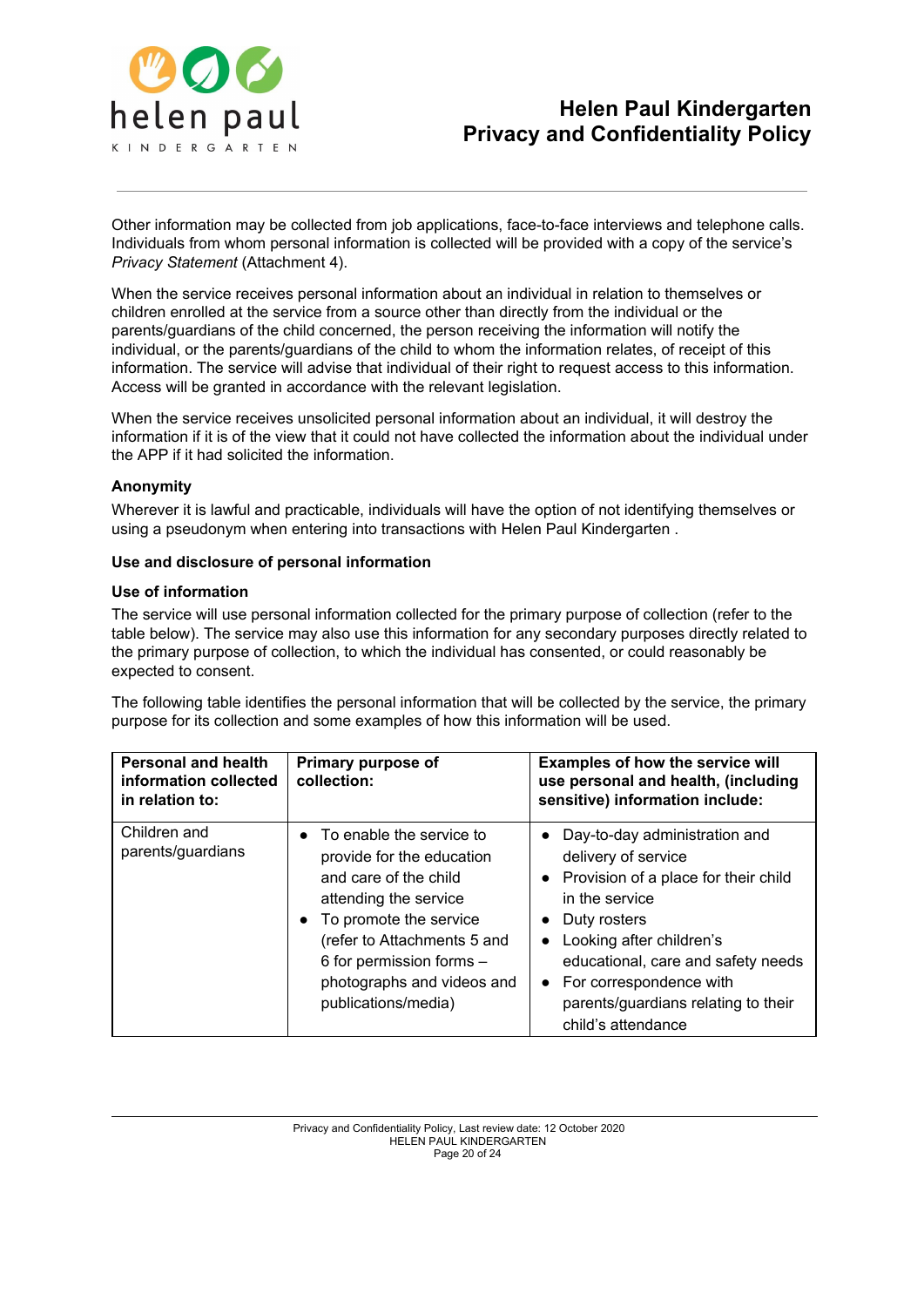

|                                                                                                                                                       |                                      | • To satisfy the service's legal<br>obligations and to allow it to<br>discharge its duty of care<br>Visual displays in the service<br><b>Newsletters</b><br>Promoting the service through<br>external media, including the<br>service's website |
|-------------------------------------------------------------------------------------------------------------------------------------------------------|--------------------------------------|-------------------------------------------------------------------------------------------------------------------------------------------------------------------------------------------------------------------------------------------------|
| The Approved<br>Provider if an<br>individual, or members<br>of the Committee of<br>Management/Board if<br>the Approved Provider<br>is an organisation | For the management of the<br>service | • For communication with, and<br>between, the Approved Provider,<br>other Committee/Board members,<br>employees and members of the<br>association<br>To satisfy the service's legal<br>obligations                                              |

| <b>Personal and health</b><br>information collected<br>in relation to:   | Primary purpose of<br>collection:                                                                                                                                                                               | Examples of how the service will<br>use personal and health, (including<br>sensitive) information include:                                                                                                                                            |
|--------------------------------------------------------------------------|-----------------------------------------------------------------------------------------------------------------------------------------------------------------------------------------------------------------|-------------------------------------------------------------------------------------------------------------------------------------------------------------------------------------------------------------------------------------------------------|
| Job applicants,<br>employees,<br>contractors, volunteers<br>and students | • To assess and (if necessary)<br>to engage the applicant,<br>employees, contractor,<br>volunteers or students, as<br>the case may be<br>To administer the<br>$\bullet$<br>employment, contract or<br>placement | Administering the individual's<br>employment, contract or<br>placement, as the case may be<br>Ensuring the health and safety of<br>the individual<br>Insurance<br>Promoting the service through<br>external media, including the<br>service's website |

## **Disclosure of personal information, including health information**

The service may disclose some personal information held about an individual to:

- educators at the service for the purpose of providing care and education to the child, and other related on and off site activities such as excursions etc.
- government departments or agencies, as part of its legal and funding obligations
- local government authorities, in relation to enrolment details for planning purposes
- organisations providing services related to staff entitlements and employment
- insurance providers, in relation to specific claims or for obtaining cover
- law enforcement agencies
- health organisations and/or families in circumstances where the person requires urgent medical assistance and is incapable of giving permission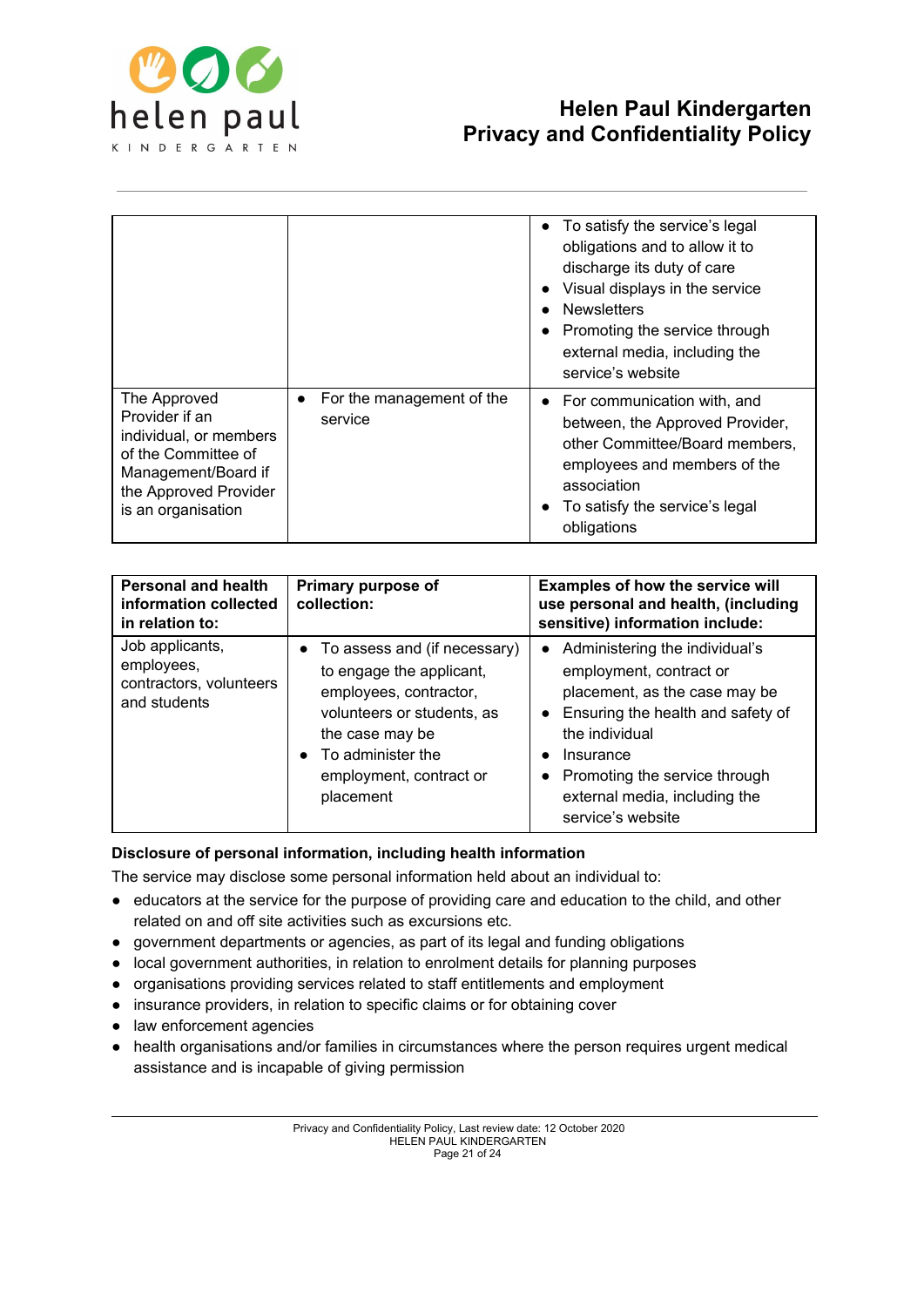

● anyone to whom the individual authorises the service to disclose information.

Individuals aggrieved about the use of personal information collected by the service or concerned about the breach of the Australian Privacy Principles that applies to the service may complain to the service through its complaints processes (Refer to *Complaints and Grievances Policy)*

## **Disclosure of sensitive information (Privacy Principle 10)**

The service will only collect sensitive information about an individual with the individual's consent, and only if it is reasonably necessary for the provision of the service to children or their families. Sensitive information (refer to *Definitions*) will be used and disclosed only for the purpose for which it was collected or a directly related secondary purpose, unless the individual agrees otherwise, or where the use or disclosure of this sensitive information is allowed by law.

## **Data quality**

The service will take reasonable steps to ensure that the personal information it collects, uses and/or discloses is accurate, up-to-date, relevant and complete.

#### **Integrity, storage and security of personal information**

In order to protect the personal information from misuse, loss, unauthorised access, modification or disclosure, the Approved Provider and staff will ensure that, in relation to personal information:

- access will be limited to authorised staff, the Approved Provider or other individuals who require this information in order to fulfil their responsibilities and duties
- information will not be left in areas that allow unauthorised access to that information
- all materials will be physically stored in a secure cabinet or area
- computerised records containing personal or health information will be stored safely and secured with a password for access
- there is security in transmission of the information via email, fax or telephone, as detailed below:
	- o emails will only be sent to a person authorised to receive the information
	- o telephone limited and necessary personal information will be provided over the telephone to persons authorised to receive that information
- transfer of information interstate and overseas will only occur with the permission of the person concerned or their parents/guardians, and the service will ensure that it will take reasonable steps to ensure that the overseas or interstate recipient does not breach the APPs in relation to the information.

#### **Disposal of information**

Personal information will not be stored any longer than necessary.

In disposing of personal information, those with authorised access to the information will ensure that it is either shredded or destroyed in such a way that the information is no longer accessible.

#### **Access to personal information**

#### **Access to information and updating personal information**

Individuals have the right to ask for access to personal information the service holds about them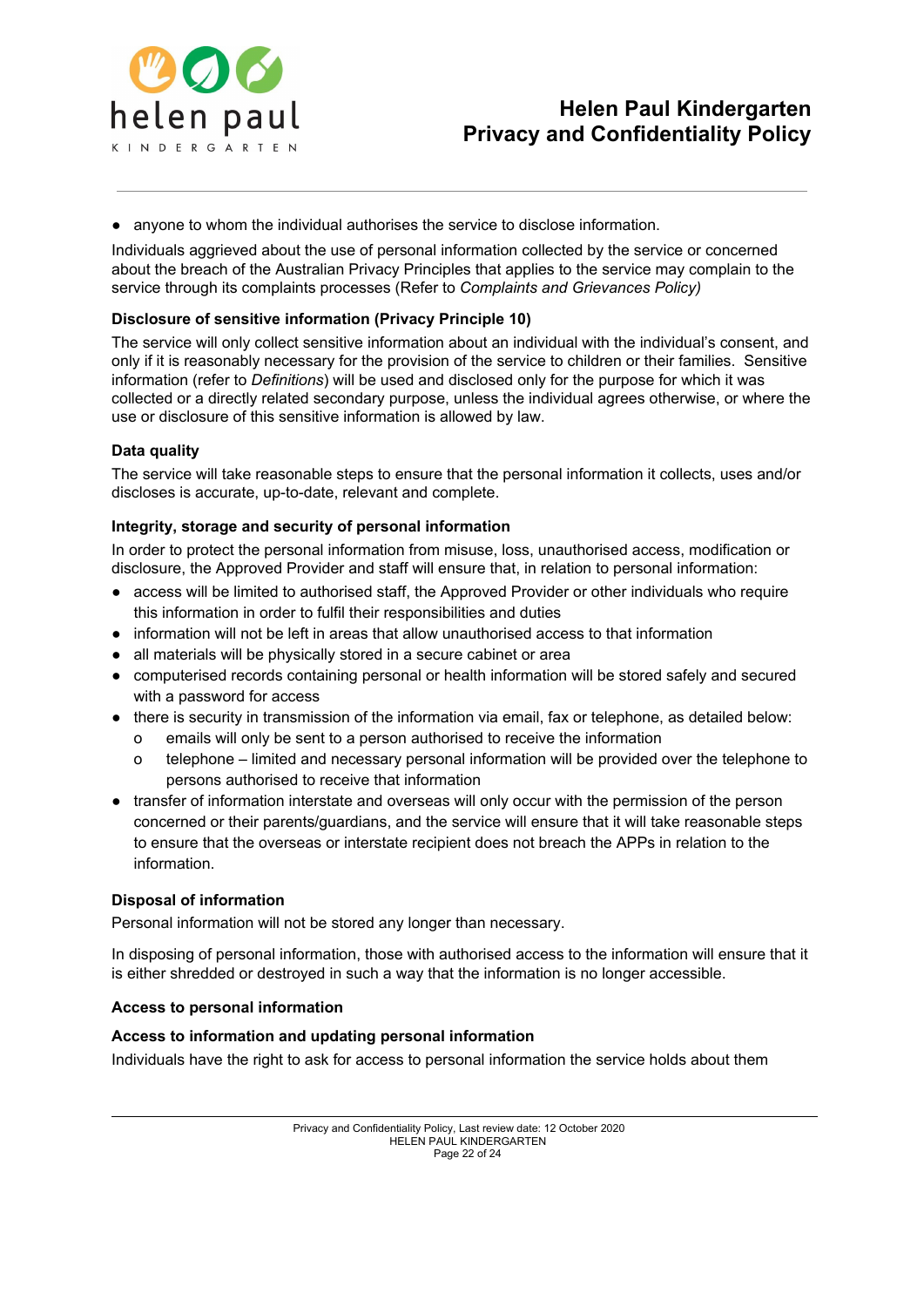

without providing a reason for requesting access. An individual has the right to:

- request access to personal information that the service holds about them
- access this information
- make corrections if they consider the data is not accurate, complete or up to date.

The service can refuse access to personal information under the following circumstances:

- giving access would be unlawful, or prejudice any enforcement related activities conducted by or on behalf of an enforcement body
- denying access is required or authorised by or under an Australian law or a court/tribunal order
- the request is frivolous or vexatious
- providing access would have an unreasonable impact on the privacy of other individuals
- providing access would pose a serious threat to the life or health of any person
- the service is involved in the detection, investigation or remedying of serious improper conduct against an individual and providing access would prejudice that process or outcome
- the information relates to existing or anticipated legal proceedings between the service and the individual and would not be accessible by the process of discovery in those proceedings
- giving access would reveal the intentions of the entity in relation to negotiations with the individual in such a way as to prejudice those negotiations
- giving access would reveal commercially sensitive information about the service, or information in relation to a commercially sensitive decision making process.

#### **Process for considering access requests**

A person may seek access, to view or update their personal or health information:

- if it relates to their child, by contacting the Nominated Supervisor
- for all other requests, by contacting the Approved Provider/secretary.

Personal information may be accessed in the following way:

- view and inspect the information
- take notes
- obtain a copy.

Individuals requiring access to, or updating of, personal information should nominate the type of access required and specify, if possible, what information is required. The Approved Provider will endeavour to respond to this request within 45 days of receiving the request.

The Approved Provider and employees will provide access in line with the privacy legislation. If the requested information cannot be provided, the reasons for denying access will be given in writing to the person requesting the information.

In accordance with the legislation, the service reserves the right to charge for information provided in order to cover the costs involved in providing that information.

The privacy legislation also provides an individual, about whom information is held by the service, the right to request the correction of information that is held. The service will respond to the request within 45 days of receiving the request for correction. If the individual is able to establish to the service's